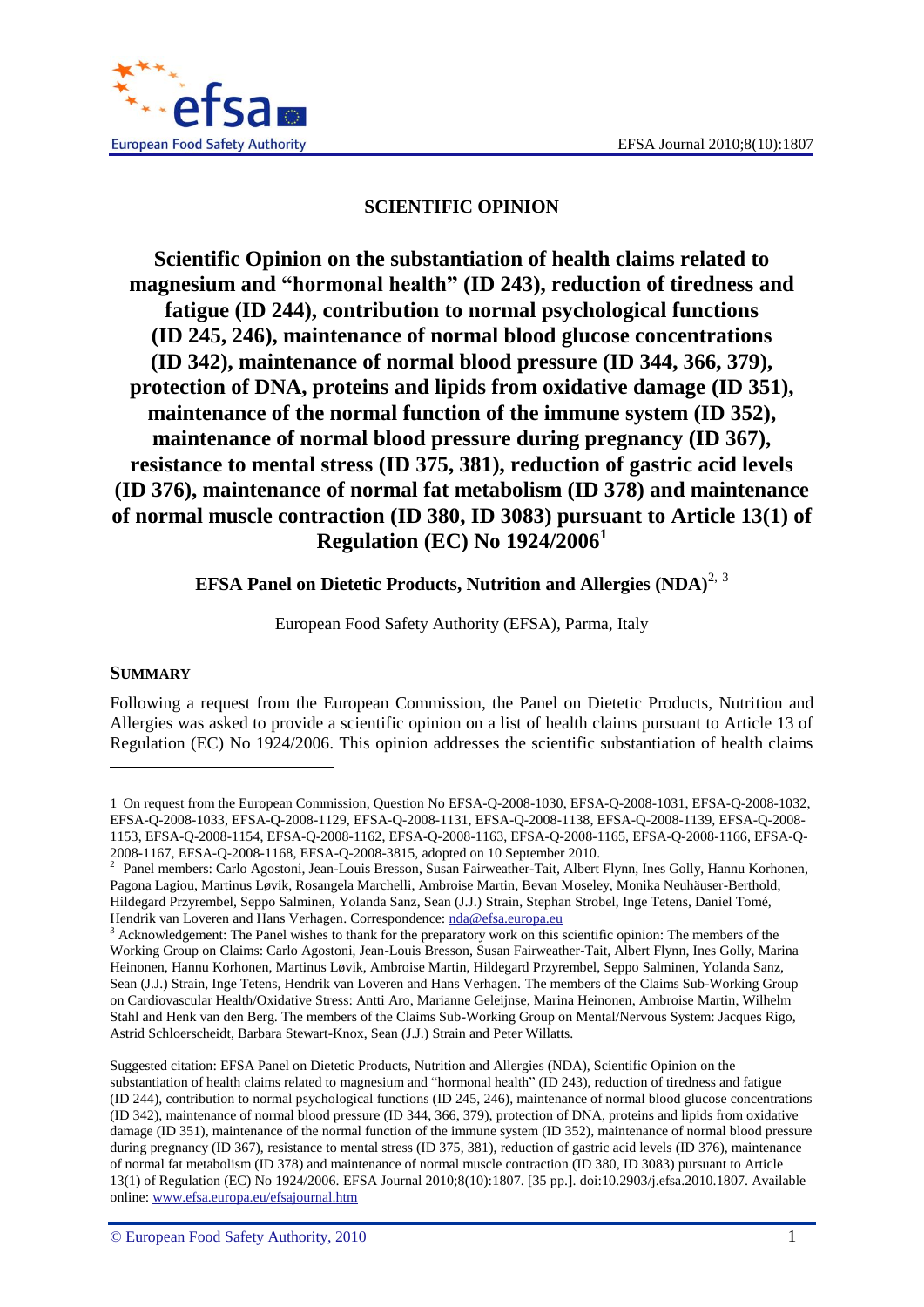in relation to magnesium and "hormonal health", reduction of tiredness and fatigue, contribution to normal psychological functions, maintenance of normal blood glucose concentrations, maintenance of normal blood pressure, protection of DNA, proteins and lipids from oxidative damage, maintenance of the normal function of the immune system, maintenance of normal blood pressure during pregnancy, resistance to mental stress, reduction of gastric acid levels, maintenance of normal fat metabolism and maintenance of normal muscle contraction. The scientific substantiation is based on the information provided by the Member States in the consolidated list of Article 13 health claims and references that EFSA has received from Member States or directly from stakeholders.

The food constituent that is the subject of the health claims is magnesium. The Panel considers that magnesium is sufficiently characterised.

### **"Hormonal health"**

The claimed effect is "an essential co-factor in fatty acid metabolism that impacts upon hormonal health". The target population is assumed to be the general population.

The Panel considers that the claimed effect is general and non-specific and does not refer to any specific health claim as required by Regulation (EC) No 1924/2006.

#### **Reduction of tiredness and fatigue**

The claimed effect is "vitamin/mineral supplementation to reduce fatigue and tiredness in situations of inadequate micronutrient status". The target population is assumed to be the general population. The Panel considers that reduction of tiredness and fatigue is a beneficial physiological effect.

A decline in magnesium status is associated with various symptoms such as nausea, muscular weakness, fatigue or staggering.

The Panel concludes that a cause and effect relationship has been established between the dietary intake of magnesium and a reduction of tiredness and fatigue.

#### **Contribution to normal psychological functions**

The claimed effects are "the role of vitamins and minerals in mental performance (where mental performance stands for those aspects of brain and nerve functions which determine aspects like concentration, learning, memory and reasoning)" and "brain function". The target population is assumed to be the general population. The Panel considers that contribution to normal psychological functions, which encompass cognitive and affective domains, is a beneficial physiological effect.

A decline in magnesium status is associated with various symptoms such as depression, psychosis, irritability or confusion.

The Panel concludes that a cause and effect relationship has been established between the dietary intake of magnesium and contribution to normal psychological functions.

#### **Maintenance of normal blood glucose concentrations**

The claimed effect is "carbohydrate metabolism and insulin sensitivity". The target population is assumed to be the general population. In the context of the proposed wording, the Panel assumes that the claimed effect refers to the maintenance or achievement of normal blood glucose concentrations. The Panel considers that long-term maintenance of normal blood glucose concentrations is a beneficial physiological effect.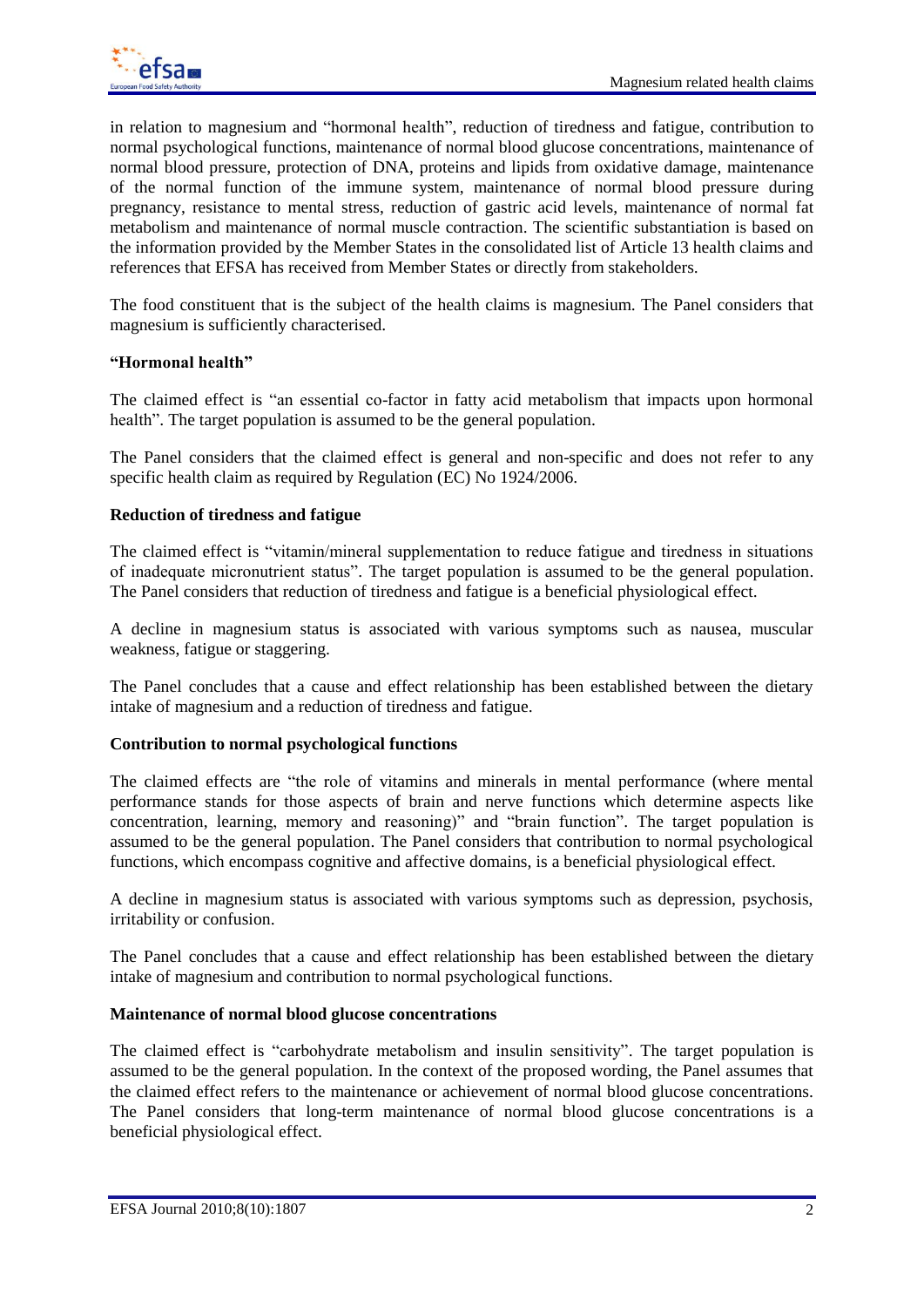The Panel considers that no conclusions can be drawn for the scientific substantiation of the claim from the meta-analysis owing to the inclusion of studies that cannot be used for the substantiation of the claim, from the individual trials provided owing to inappropriate study groups or endpoints and from the observational studies provided owing to inadequate control of possible confounding factors

On the basis of the data presented, the Panel concludes that a cause and effect relationship has not been established between the dietary intake of magnesium and maintenance of normal blood glucose concentrations.

# **Maintenance of normal blood pressure**

The claimed effects are "cardiovascular system", "blood pressure" and "circulation". The target population is assumed to be the general population. In the context of the proposed wording, the Panel assumes that the claimed effects refer to the maintenance of normal blood pressure. The Panel considers that maintenance of normal blood pressure is a beneficial physiological effect.

In weighing the evidence, the Panel took into account that no conclusions could be drawn from the meta-analysis and the systematic review provided for the scientific substantiation of the claimed effect owing to the inclusion of studies that cannot be used for the substantiation of the claim, that in 16 RCTs in subjects with no pharmacological treatment for hypertension evidence for a bloodpressure lowering effect of magnesium was weak and inconsistent, and that in five epidemiological studies evidence for a relationship between magnesium intake and changes in blood pressure or prevention of hypertension was weak and inconsistent.

On the basis of the data presented, the Panel concludes that the evidence provided is insufficient to establish a cause and effect relationship between the dietary intake of magnesium and maintenance of normal blood pressure.

### **Protection of DNA, proteins and lipids from oxidative damage**

The claimed effect is "antioxidant properties". The target population is assumed to be the general population. The Panel considers that protection of DNA, proteins and lipids from oxidative damage may be a beneficial physiological effect.

No references were provided from which conclusions could be drawn for the scientific substantiation of the claimed effect.

On the basis of the data presented, the Panel concludes that a cause and effect relationship has not been established between the dietary intake of magnesium and protection of DNA, proteins and lipids from oxidative damage.

#### **Maintenance of the normal function of the immune system**

The claimed effect is "immune system". The target population is assumed to be the general population. In the context of the proposed wording, the Panel assumes that the claimed effect refers to the normal function of the immune system. The Panel considers that maintenance of the normal function of the immune system is a beneficial physiological effect.

No references were provided from which conclusions could be drawn for the scientific substantiation of the claimed effect.

On the basis of the data presented, the Panel concludes that a cause and effect relationship has not been established between the dietary intake of magnesium and maintenance of the normal function of the immune system.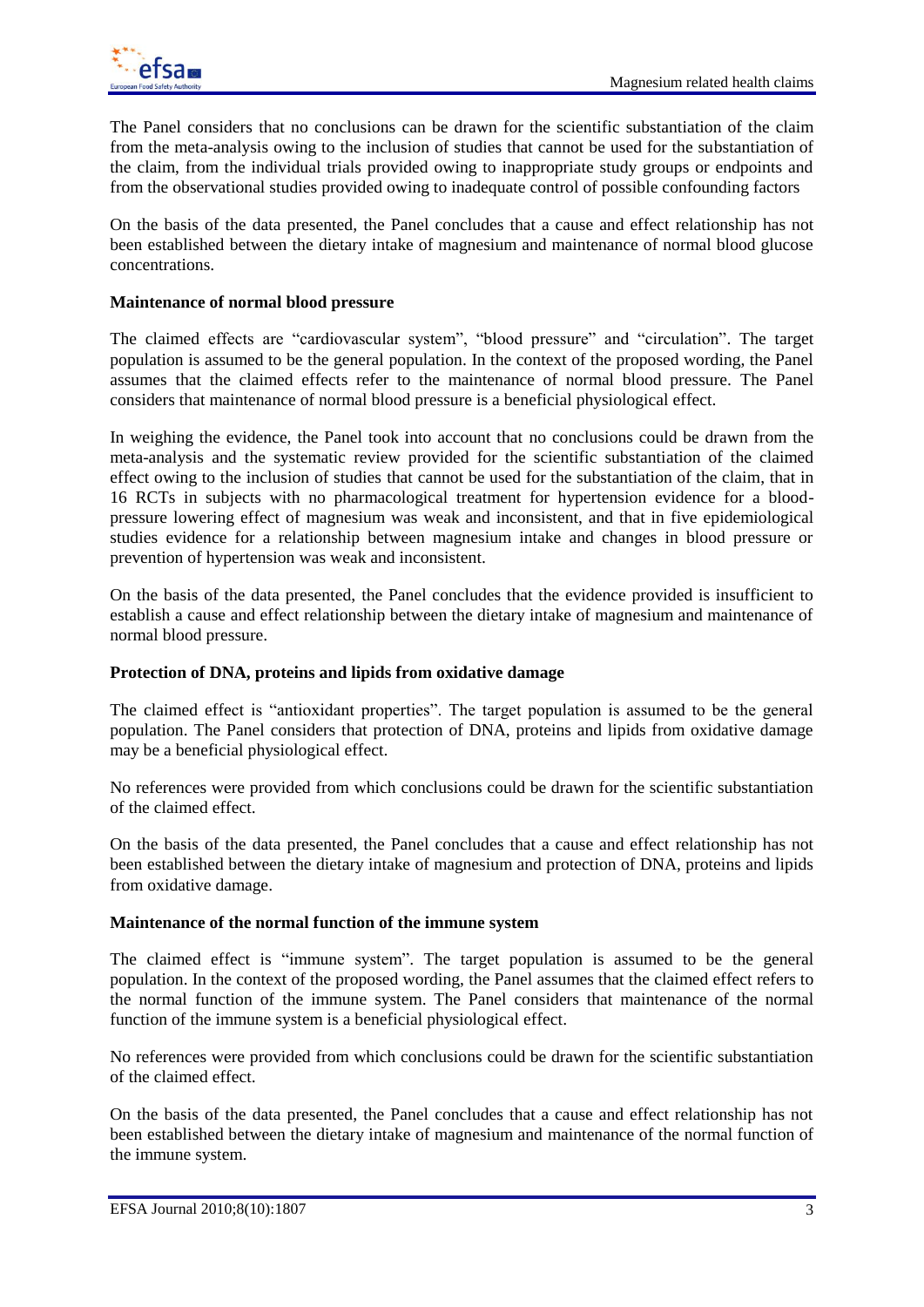

### **Maintenance of normal blood pressure during pregnancy**

The claimed effect is "pregnancy". The target population is assumed to be women of child-bearing age. In the context of the proposed wording, the clarifications provided by Member States and the references submitted, the Panel assumes that the claimed effect refers to the maintenance of normal blood pressure during pregnancy. The Panel considers that maintenance of normal blood pressure during pregnancy is a beneficial physiological effect.

On the basis of the data presented, the Panel concludes that a cause and effect relationship has not been established between the dietary intake of magnesium and maintenance of normal blood pressure during pregnancy*.*

#### **Resistance to mental stress**

The claimed effects are "système nerveux" and "magnésium et stress: magnesium is a mineral involved in stress and its reactions. On the one hand, stress tends to reduce the magnesium status and, on the other hand, an exogenous or endogenous deficit in magnesium increases the stress response. It matters to maintain a suitable magnesium status in order to better react against stress". The target population is assumed to be the general population. The Panel considers that resistance to mental stress might be a beneficial physiological effect.

No references were provided from which conclusions could be drawn for the scientific substantiation of the claimed effect.

On the basis of the data presented, the Panel concludes that a cause and effect relationship has not been established between dietary intake of magnesium and resistance to mental stress.

#### **Reduction of gastric acid levels**

The claimed effect is "acid-base balance/gastric acidity". The target population is assumed to be the general population. In the context of the proposed wordings, the Panel assumes that the claimed effect refers to a reduction of gastric acid levels. The Panel considers that the evidence provided does not establish that reducing gastric acid levels is a beneficial physiological effect for the general population.

The Panel concludes that a cause and effect relationship has not been established between the dietary intake of magnesium and a beneficial physiological effect for the general population related to reduction of gastric acid levels.

#### **Maintenance of normal fat metabolism**

The claimed effect is "fat metabolism: acid base balance". The target population is assumed to be the general population. In the context of the proposed wording and the clarifications provided by Member States, the Panel assumes that the claimed effect refers to the maintenance of normal fat metabolism. The Panel considers that maintenance of normal fat metabolism is a beneficial physiological effect.

No references were provided from which conclusions could be drawn for the scientific substantiation of the claimed effect.

On the basis of the data presented, the Panel concludes that a cause and effect relationship has not been established between the dietary intake of magnesium and maintenance of normal fat metabolism.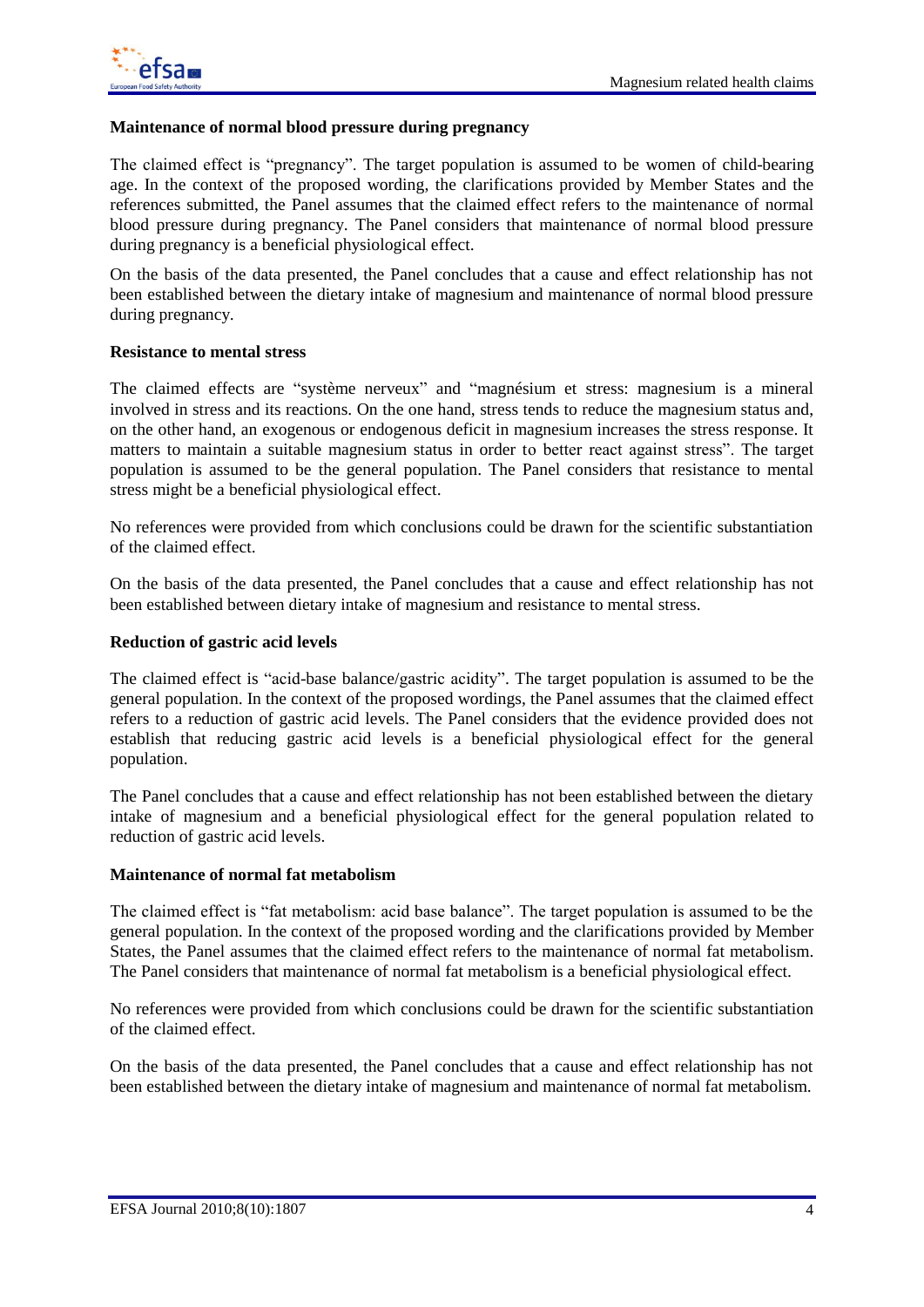

#### **Maintenance of normal muscle contraction**

The claimed effects are "fonctionnement musculaire" and "metabolism/muscle function". The target population is assumed to be the general population.

In the context of the proposed wordings, the Panel assumes that the claimed effects refer to the maintenance of normal muscle contraction.

A claim on magnesium and muscle contraction has already been assessed with a favourable outcome.

#### **Conditions and possible restrictions of use**

The Panel considers that in order to bear the claims, a food should be at least a source of magnesium as per Annex to Regulation (EC) No 1924/2006. Such amounts can be easily consumed as part of a balanced diet. The target population is the general population.

#### **KEY WORDS**

Magnesium, hormonal health, tiredness, fatigue, psychological functions, blood glucose, blood pressure, oxidative damage, immune system, pregnancy, mental stress, gastric acid, fat metabolism, muscle, health claims.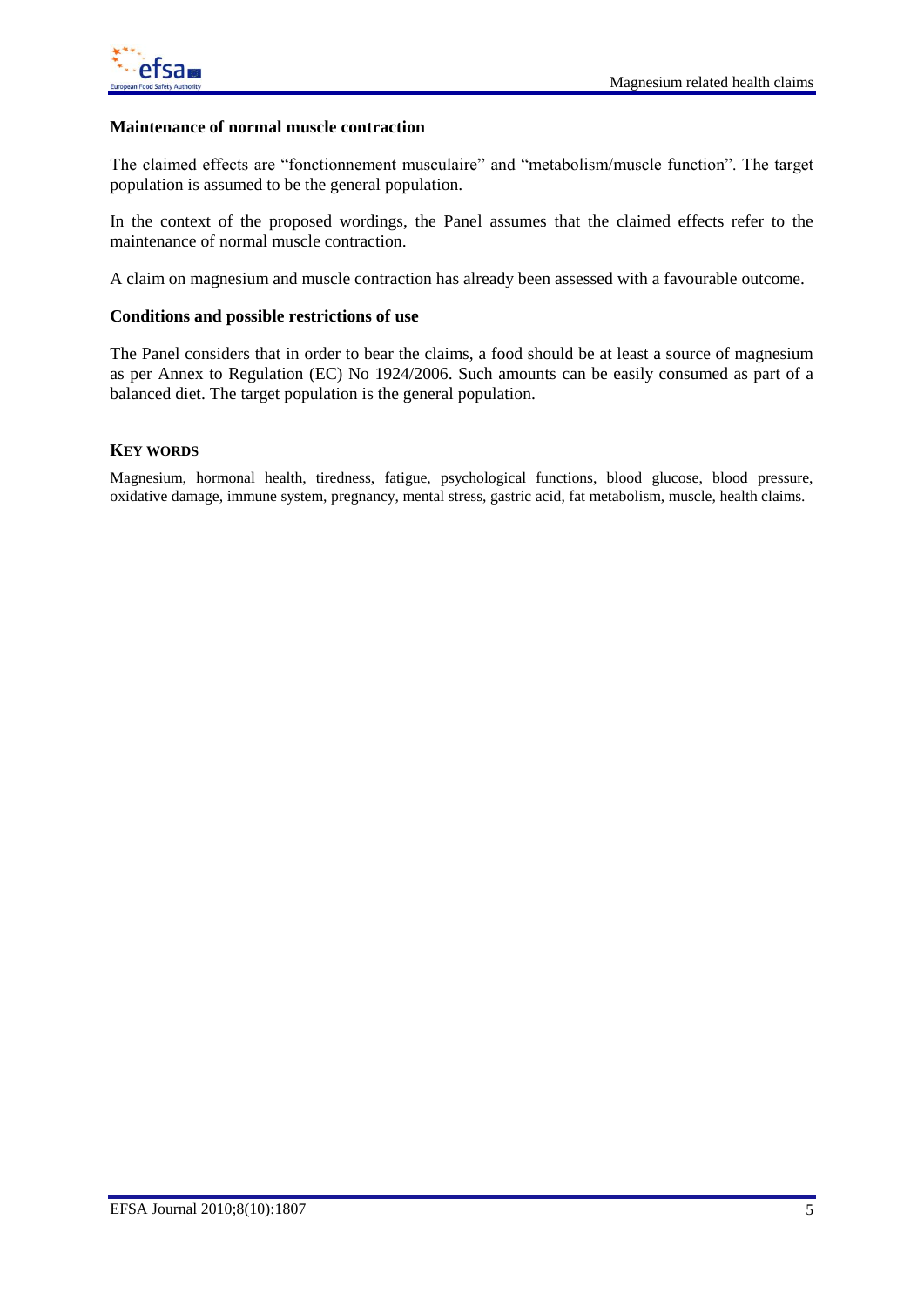

# <span id="page-5-0"></span>**TABLE OF CONTENTS**

| 1.                                                                                |  |
|-----------------------------------------------------------------------------------|--|
| 2.                                                                                |  |
| 2.1.                                                                              |  |
| 2.2.                                                                              |  |
| 2.3.                                                                              |  |
| 2.4.                                                                              |  |
| 2.5.                                                                              |  |
| 2.6.                                                                              |  |
| 2.7.                                                                              |  |
| 2.8.                                                                              |  |
| 2.9.                                                                              |  |
| 2.10.                                                                             |  |
| 2.11.                                                                             |  |
| 2.12.                                                                             |  |
| 3.                                                                                |  |
| 3.1.                                                                              |  |
| 3.2.                                                                              |  |
| 3.3.                                                                              |  |
| 3.4.                                                                              |  |
| Protection of DNA, proteins and lipids from oxidative damage (ID 351)  14<br>3.5. |  |
| 3.6.                                                                              |  |
| 3.7.                                                                              |  |
| 3.8.                                                                              |  |
| 3.9.                                                                              |  |
|                                                                                   |  |
| 4.1.                                                                              |  |
| 4.2.                                                                              |  |
| 5.                                                                                |  |
|                                                                                   |  |
|                                                                                   |  |
|                                                                                   |  |
|                                                                                   |  |
|                                                                                   |  |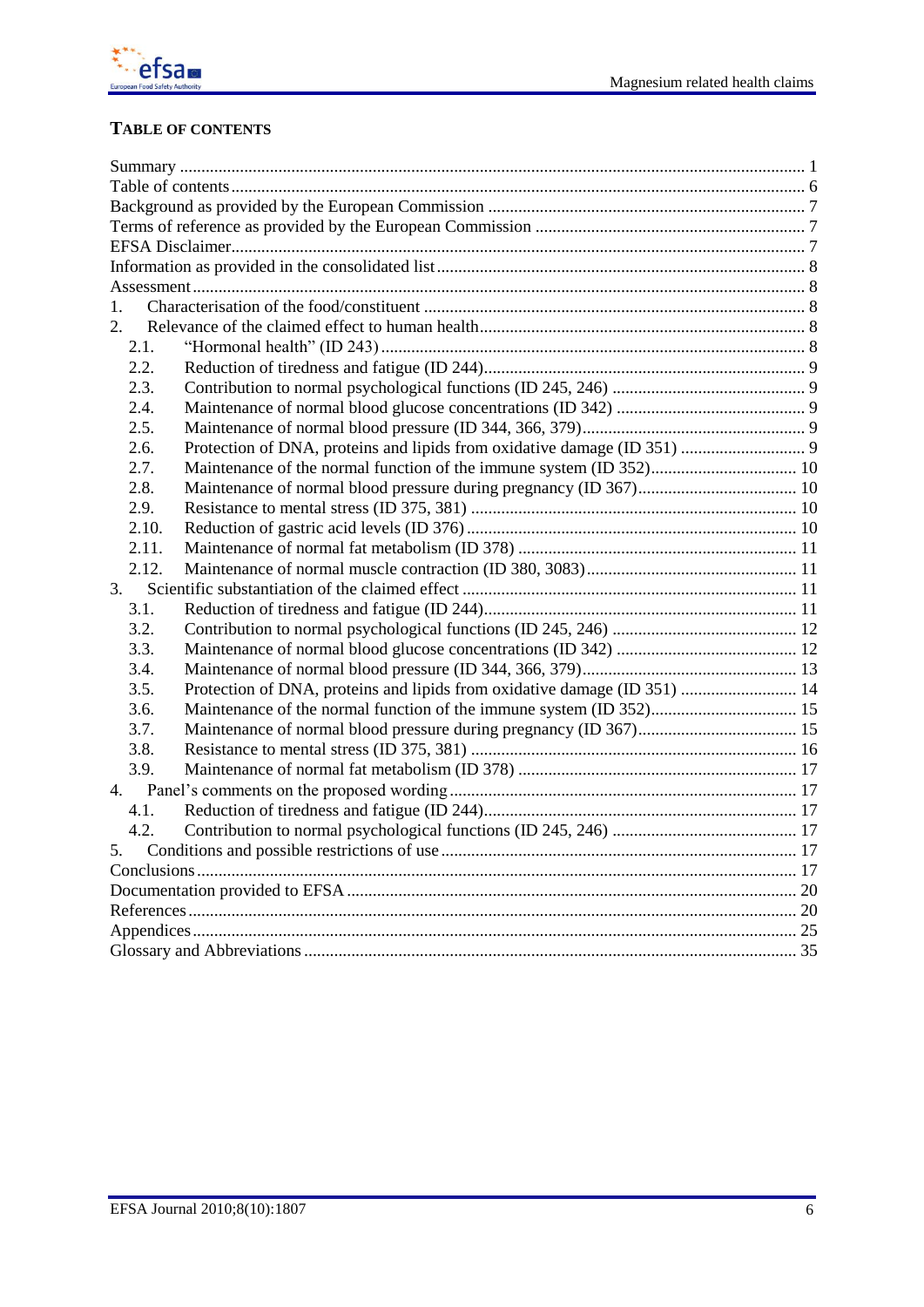

# <span id="page-6-0"></span>**BACKGROUND AS PROVIDED BY THE EUROPEAN COMMISSION**

See Appendix A

# <span id="page-6-1"></span>**TERMS OF REFERENCE AS PROVIDED BY THE EUROPEAN COMMISSION**

See Appendix A

# <span id="page-6-2"></span>**EFSA DISCLAIMER**

See Appendix B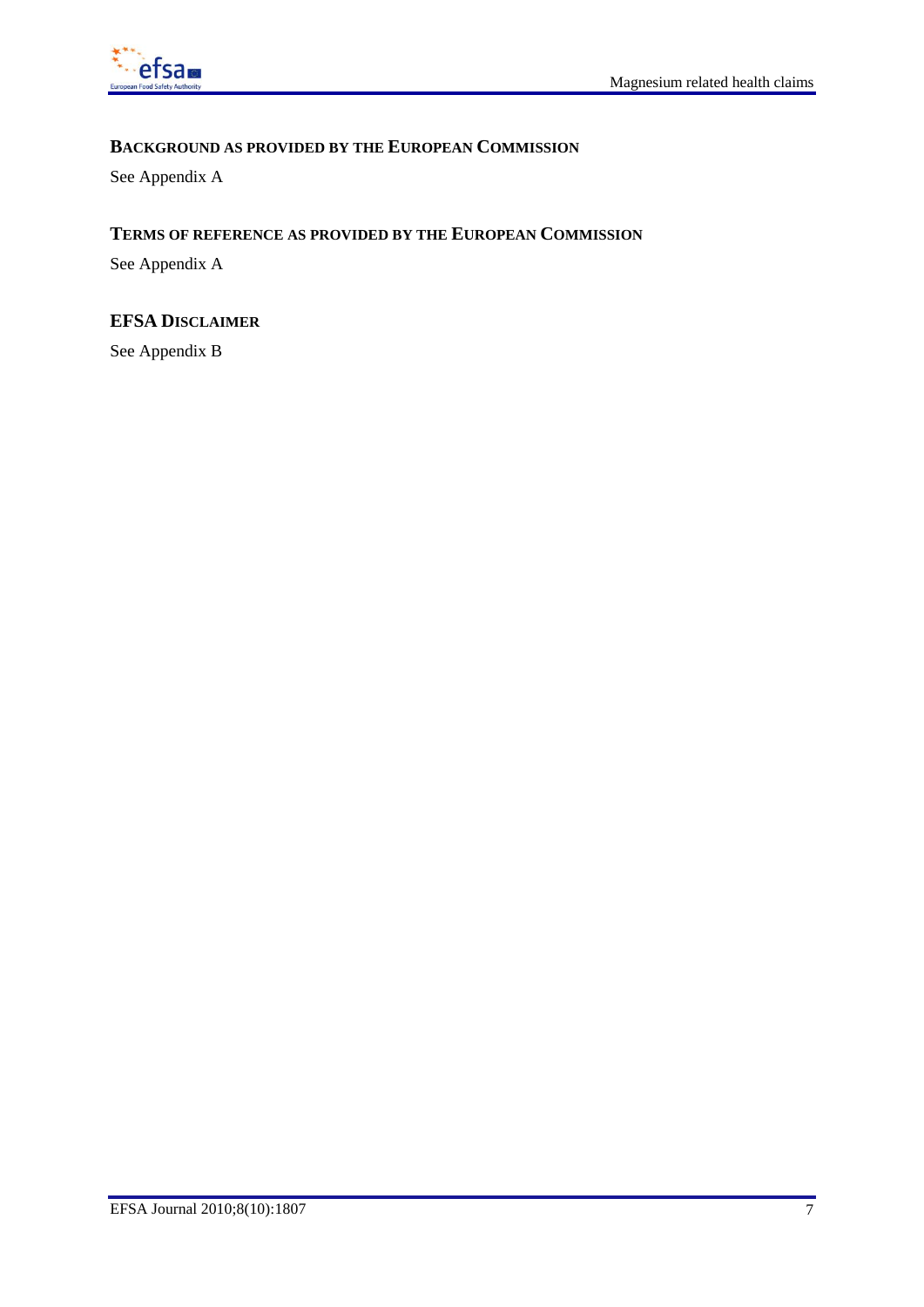#### <span id="page-7-0"></span>**INFORMATION AS PROVIDED IN THE CONSOLIDATED LIST**

The consolidated list of health claims pursuant to Article 13 of Regulation (EC) No 1924/2006<sup>4</sup> submitted by Member States contains main entry claims with corresponding conditions of use and literature for similar health claims. EFSA has screened all health claims contained in the original consolidated list of Article 13 health claims which was received by EFSA in 2008 using six criteria established by the NDA Panel to identify claims for which EFSA considered sufficient information had been provided for evaluation and those for which more information or clarification was needed before evaluation could be carried out<sup>5</sup>. The clarifications which were received by EFSA through the screening process have been included in the consolidated list. This additional information will serve as clarification to the originally provided information. The information provided in the consolidated list for the health claims which are the subject of this opinion is tabulated in Appendix C.

### <span id="page-7-1"></span>**ASSESSMENT**

### <span id="page-7-2"></span>**1. Characterisation of the food/constituent**

The food constituent that is the subject of the health claims is magnesium, which is a well recognised nutrient and is measurable in foods by established methods.

Magnesium occurs naturally in foods and is authorised for addition to foods (Annex I of Regulation  $(EC)$  No 1925/2006<sup>6</sup> and Annex I of Directive 2002/46/ $EC<sup>7</sup>$ ). This evaluation applies to magnesium naturally present in foods and to those forms authorised for addition to foods (Annex II of the Regulation (EC) No 1925/2006 and Annex II of Directive 2002/46/EC).

The Panel considers that the food constituent, magnesium, which is the subject of the health claims, is sufficiently characterised.

# <span id="page-7-3"></span>**2. Relevance of the claimed effect to human health**

#### <span id="page-7-4"></span>**2.1. "Hormonal health" (ID 243)**

The claimed effect is "an essential co-factor in fatty acid metabolism that impacts upon hormonal health". The Panel assumes that the target population is the general population.

"An essential co-factor in fatty acid metabolism that impacts upon hormonal health" is not sufficiently defined and no further details were provided in the proposed wording.

The Panel considers that the claimed effect is general and non-specific and does not refer to any specific health claim as required by Regulation (EC) No 1924/2006.

 $<sup>5</sup>$  Briefing document for stakeholders on the evaluation of Article 13.1, 13.5 and 14 health claims:</sup>

l

<sup>4</sup> Regulation (EC) No 1924/2006 of the European Parliament and of the Council of 20 December 2006 on nutrition and health claims made on foods. OJ L 404, 30.12.2006, p. 9–25.

<http://www.efsa.europa.eu/en/ndameetings/docs/nda100601-ax01.pdf>

<sup>&</sup>lt;sup>6</sup> Regulation (EC) No 1925/2006 of the European Parliament and of the Council of 20 December 2006 on the addition of vitamins and minerals and of certain other substances to foods. OJ L 404, 30.12.2006, p. 26–38.

<sup>&</sup>lt;sup>7</sup> Directive 2002/46/EC of the European Parliament and of the Council of 10 June 2002 on the approximation of the laws of the Member States relating to food supplements. OJ L 183, 12.7.2002, p. 51–57.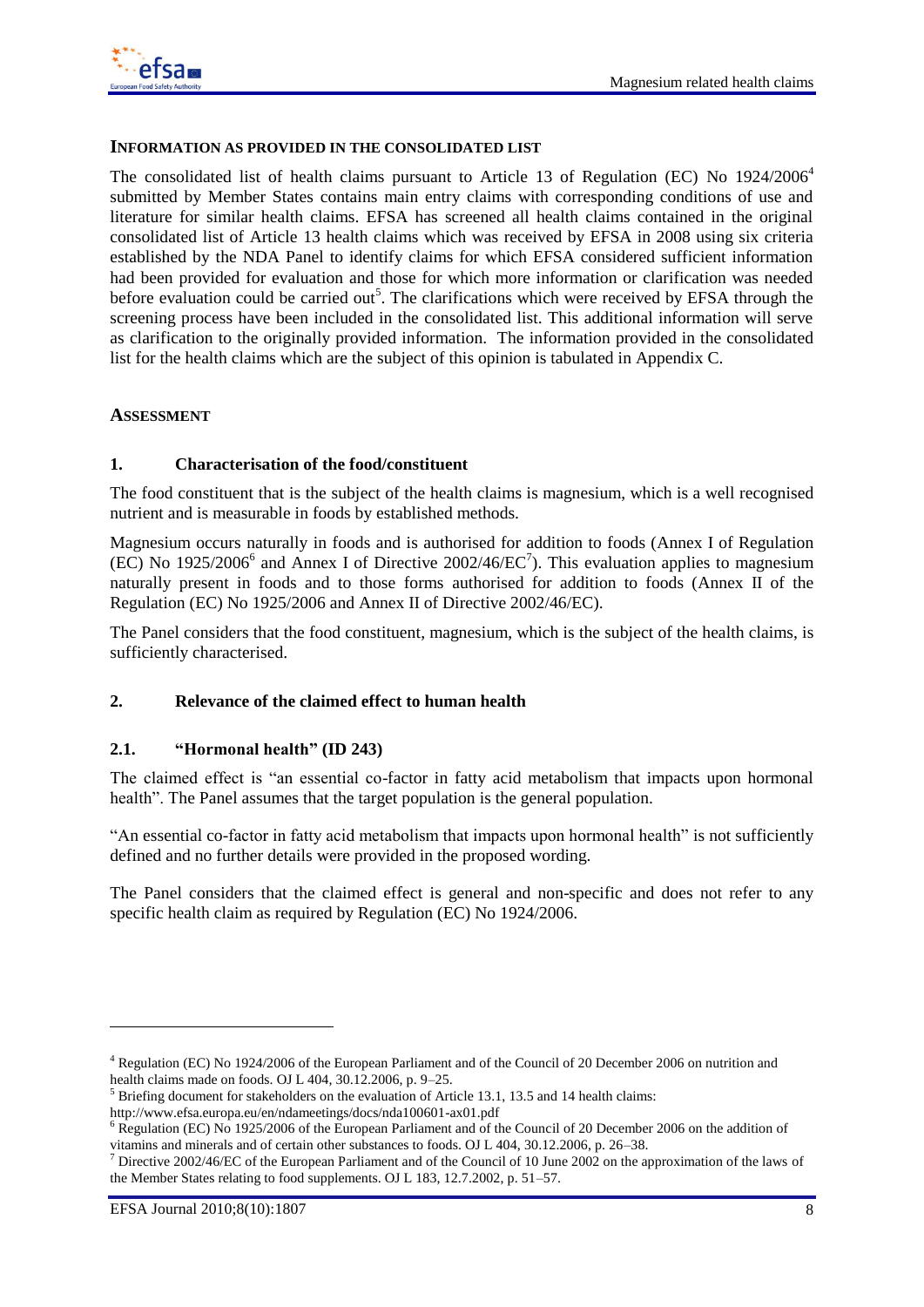

# <span id="page-8-0"></span>**2.2. Reduction of tiredness and fatigue (ID 244)**

The claimed effect is "vitamin/mineral supplementation to reduce fatigue and tiredness in situations of inadequate micronutrient status". The Panel assumes that the target population is the general population.

The Panel considers that reduction of tiredness and fatigue is a beneficial physiological effect.

# <span id="page-8-1"></span>**2.3. Contribution to normal psychological functions (ID 245, 246)**

The claimed effects are "the role of vitamins and minerals in mental performance (where mental performance stands for those aspects of brain and nerve functions which determine aspects like concentration, learning, memory and reasoning)" and "brain function". The Panel assumes that the target population is the general population.

The Panel considers that contribution to normal psychological functions, which encompass cognitive and affective domains, is a beneficial physiological effect.

# <span id="page-8-2"></span>**2.4. Maintenance of normal blood glucose concentrations (ID 342)**

The claimed effect is "carbohydrate metabolism and insulin sensitivity". The Panel assumes that the target population is the general population.

In the context of the proposed wording, the Panel assumes that the claimed effect refers to the maintenance or achievement of normal blood glucose concentrations.

The Panel considers that long-term maintenance of normal blood glucose concentrations is a beneficial physiological effect.

#### <span id="page-8-3"></span>**2.5. Maintenance of normal blood pressure (ID 344, 366, 379)**

The claimed effects are "cardiovascular system", "blood pressure" and "circulation". The Panel assumes that the target population is the general population.

In the context of the proposed wordings, the Panel assumes that the claimed effects refer to the maintenance of normal blood pressure.

Blood pressure is the pressure (force per unit area) exerted by circulating blood on the walls of blood vessels. Elevated blood pressure, by convention above 140 mmHg (systolic) and/or 90 mmHg (diastolic), may compromise the normal arterial and cardiac function.

The Panel considers that maintenance of normal blood pressure is a beneficial physiological effect.

# <span id="page-8-4"></span>**2.6. Protection of DNA, proteins and lipids from oxidative damage (ID 351)**

The claimed effect is "antioxidant properties". The Panel assumes that the target population is the general population.

Reactive oxygen species including several kinds of radicals are generated in biochemical processes (e.g. respiratory chain) and as a consequence of exposure to exogenous factors (e.g. radiation, pollutants). These reactive intermediates damage molecules such as DNA, proteins and lipids if they are not intercepted by the antioxidant network, which includes free radical scavengers such as antioxidant nutrients.

The Panel considers that protection of DNA, proteins and lipids from oxidative damage may be a beneficial physiological effect.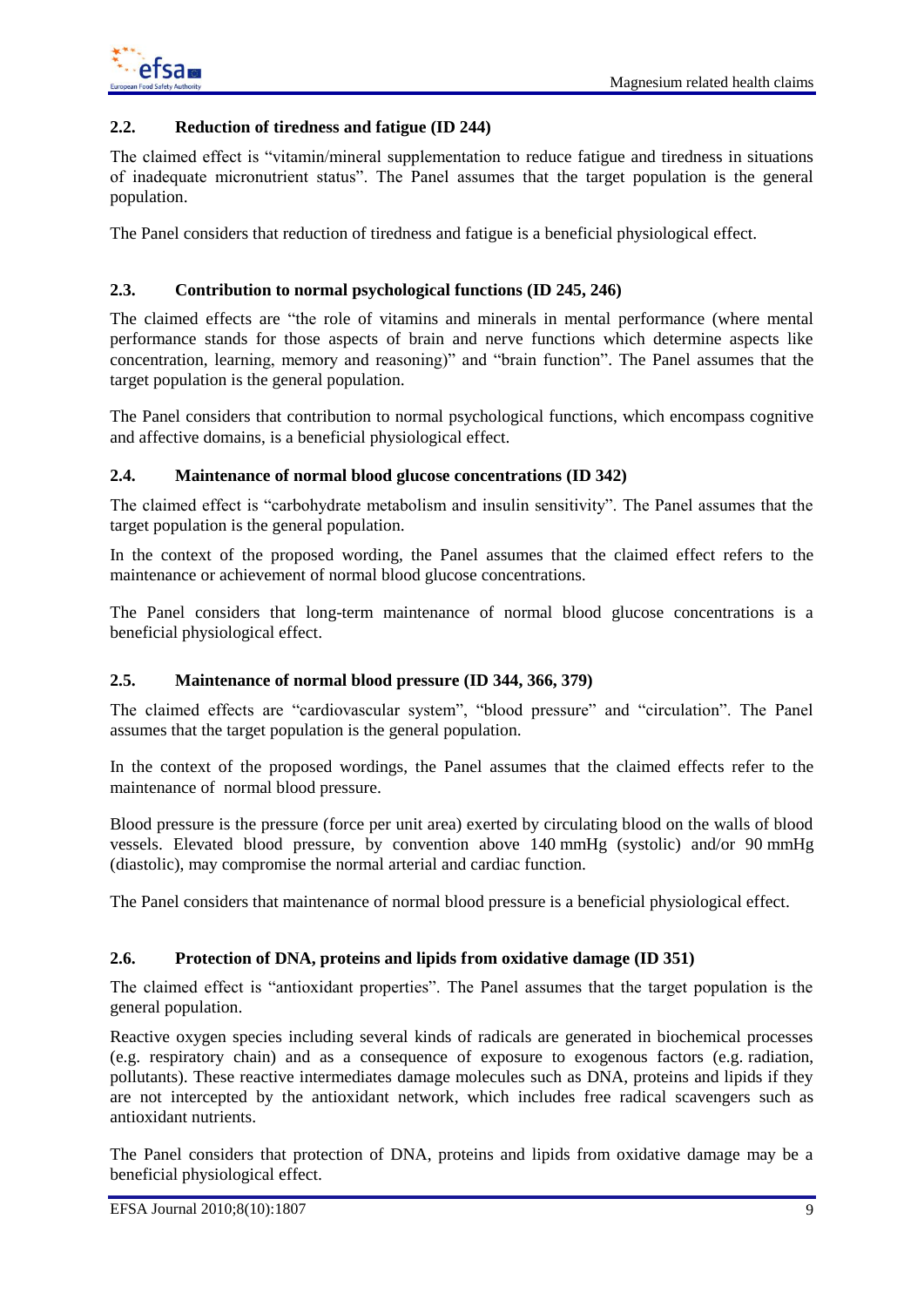

# <span id="page-9-0"></span>**2.7. Maintenance of the normal function of the immune system (ID 352)**

The claimed effect is "immune system". The Panel assumes that the target population is the general population.

In the context of the proposed wording, the Panel assumes that the claimed effect refers to the normal function of the immune system.

The Panel considers that maintenance of the normal function of the immune system is a beneficial physiological effect.

### <span id="page-9-1"></span>**2.8. Maintenance of normal blood pressure during pregnancy (ID 367)**

The claimed effect is "pregnancy". The Panel assumes that the target population is women of childbearing age.

In the context of the proposed wording, the clarifications provided by Member States and the references submitted, the Panel assumes that the claimed effect refers to the maintenance of normal blood pressure during pregnancy.

The Panel considers that maintenance of normal blood pressure during pregnancy is a beneficial physiological effect.

### <span id="page-9-2"></span>**2.9. Resistance to mental stress (ID 375, 381)**

The claimed effects are "système nerveux" and "magnésium et stress: magnesium is a mineral involved in stress and its reactions. On one hand, stress tends to reduce the magnesium status and, on the other hand, an exogenous or endogenous deficit in magnesium increases the stress response. It matters to maintain a suitable magnesium status in order to better react against stress". The Panel assumes that the target population is the general population.

In the context of the proposed wordings and from the references provided, the Panel assumes that the claimed effects refer to resistance to mental stress. Resistance to mental stress can be measured by established methods.

The Panel considers that resistance to mental stress might be a beneficial physiological effect.

#### <span id="page-9-3"></span>**2.10. Reduction of gastric acid levels (ID 376)**

The claimed effect is "acid-base balance/gastric acidity". The Panel assumes that the target population is the general population.

In the context of the proposed wordings, the Panel assumes that the claimed effect refers to a reduction of gastric acid levels.

The Panel considers that the evidence provided does not establish that reducing gastric acid levels is a beneficial physiological effect for the general population.

The Panel concludes that a cause and effect relationship has not been established between the dietary intake of magnesium and a beneficial physiological effect for the general population related to the reduction of gastric acid levels.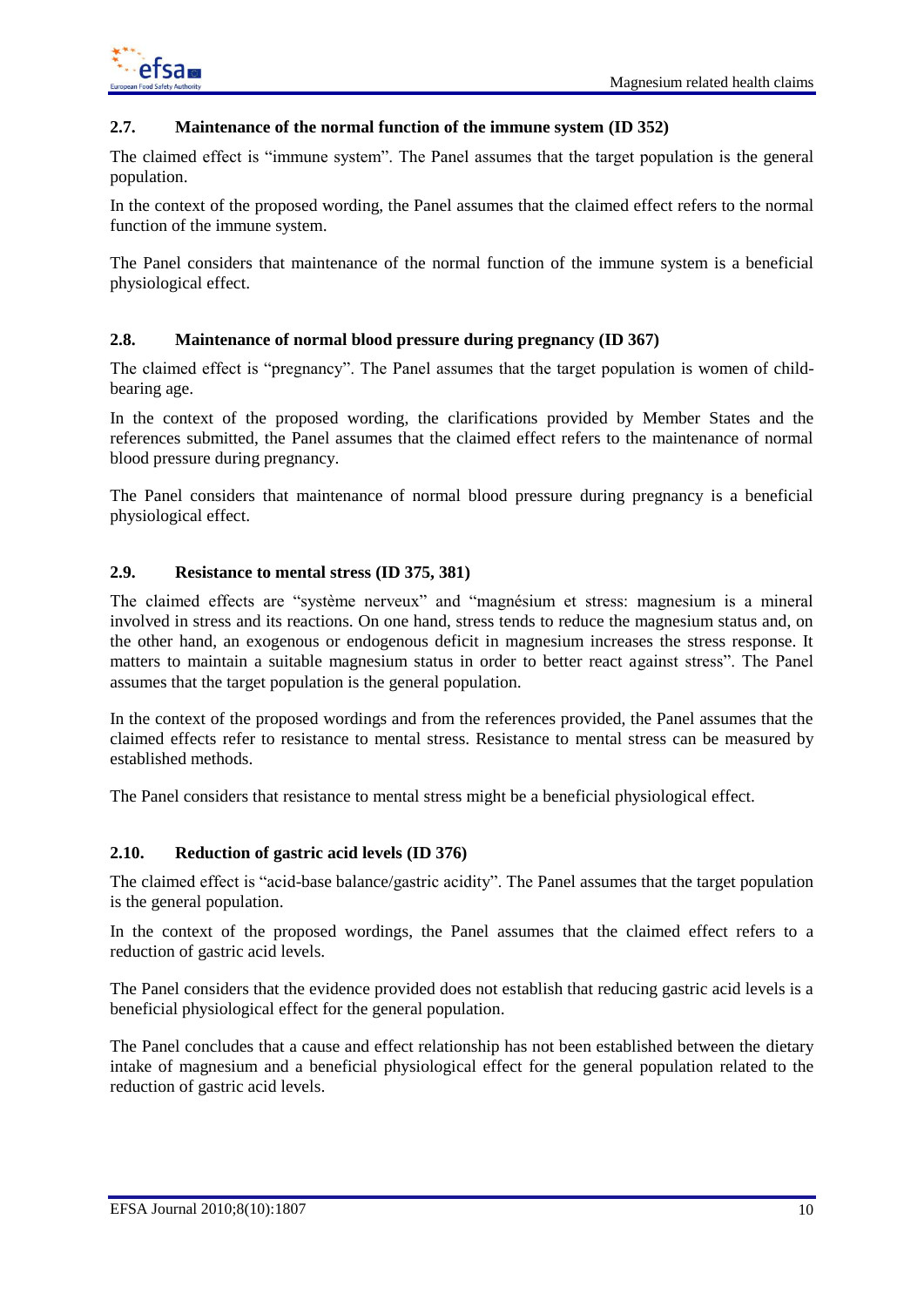

### <span id="page-10-0"></span>**2.11. Maintenance of normal fat metabolism (ID 378)**

The claimed effect is "fat metabolism: acid base balance". The Panel assumes that the target population is the general population.

In the context of the proposed wording and the clarifications provided by Member States, the Panel assumes that the claimed effect refers to the maintenance of normal fat metabolism.

The Panel considers that maintenance of normal fat metabolism is a beneficial physiological effect.

### <span id="page-10-1"></span>**2.12. Maintenance of normal muscle contraction (ID 380, 3083)**

The claimed effects are "fonctionnement musculaire" and "metabolism/muscle function". The Panel assumes that the target population is the general population.

In the context of the proposed wordings, the Panel assumes that the claimed effects refer to the maintenance of normal muscle contraction.

A claim on magnesium and muscle contraction has already been assessed with a favourable outcome (EFSA Panel on Dietetic Products, Nutrition and Allergies (NDA), 2009).

#### <span id="page-10-2"></span>**3. Scientific substantiation of the claimed effect**

Magnesium is an essential nutrient and serves as a cofactor for over 300 enzymes involved in biological processes. Magnesium is part of the Mg-ATPase complex and is essential for oxidative phosphorylation; it has roles in energy metabolism, mineral homeostasis, calcium metabolism, and neuromuscular and endocrine function (IoM, 1997; SCF, 2001; Volpe, 2006).

In the human body, 50 to 60 % of magnesium is located in the bone. Part of it is readily exchangeable with serum and therefore bone represents a magnesium store. The remaining magnesium is mainly intracellular; extracellular magnesium represents only 1 % of the total magnesium content of the body.

Because magnesium is mostly within cells or in bone, assessment of magnesium status is difficult (Rude and Shils, 2006).

Manifestations of magnesium deficiency include signs related to bone and mineral metabolism, neuromuscular and psychological manifestations (e.g. positive Chvostek and Trousseau signs, spontaneous carpal-pedal spasm, seizures, vertigo, ataxia, nystagmus, athetoid and choreiform movements, muscular weakness, tremor, fasciculation, wasting, depression, psychosis, hallucinations, confusion), symptoms related to potassium homeostasis, and cardiovascular manifestations (Rude and Shils, 2006; FAO/WHO, 2001; O'Brien, 1999). Most of the early symptoms of magnesium depletion are neurological or neuromuscular; thus, a decline in magnesium status produces loss of appetite, nausea, muscular weakness, vomiting, fatigue, lethargy, staggering and, if the deficit is prolonged, weight loss (FAO/WHO, 2001; Volpe, 2006). Progressively increasing with the severity and duration of deficiency are signs such as hyperirritability, hyperexcitability, muscular spasms and tetany, leading ultimately to convulsions (FAO/WHO, 2001).

#### <span id="page-10-3"></span>**3.1. Reduction of tiredness and fatigue (ID 244)**

A decline in magnesium status is associated with various symptoms such as nausea, muscular weakness, fatigue or staggering (FAO/WHO, 2001; Rude and Shils, 2006; Volpe, 2006).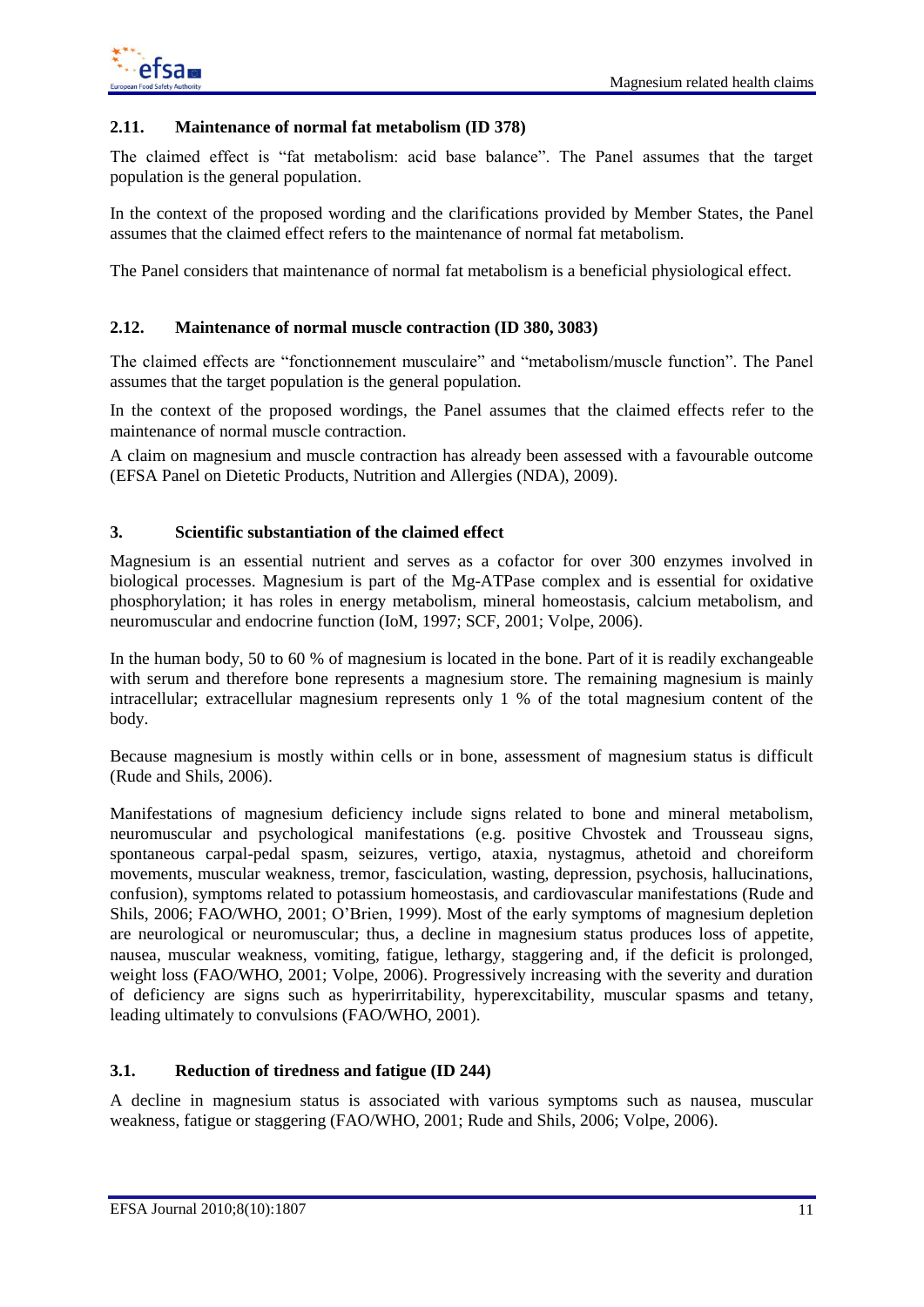The Panel concludes that a cause and effect relationship has been established between the dietary intake of magnesium and a reduction of tiredness and fatigue.

# <span id="page-11-0"></span>**3.2. Contribution to normal psychological functions (ID 245, 246)**

A decline in magnesium status is associated with various symptoms such as depression, psychosis, irritability or confusion (Rude and Shils, 2006; FAO/WHO, 2001; O'Brien, 1999).

The Panel concludes that a cause and effect relationship has been established between the dietary intake of magnesium and contribution to normal psychological functions.

# <span id="page-11-1"></span>**3.3. Maintenance of normal blood glucose concentrations (ID 342)**

The references provided for the substantiation of the claimed effect include textbooks, one reference unrelated to the food constituent, a general narrative review on magnesium metabolism, status and deficiency, and publications on health outcomes unrelated to the claimed effect: tension headaches and muscle tension, stress and neuropsychiatric disorders, cardiovascular disorders, sports, myocardial infarction. Also, a reference reporting on intracellular changes in magnesium before and after insulin stimulation in diabetic and obese children was provided. The Panel considers that no conclusions can be drawn from these references for the scientific substantiation of the claimed effect.

One meta-analysis of double-blind randomised controlled trials (RCTs) (Song et al., 2006) and four intervention studies in humans (Purvis et al., 1994; Rodriguez-Moran and Guerrero-Romero, 2003; Paolisso et al., 1989b; Guerrero-Romero et al., 2004) on the effects of oral magnesium supplementation on different outcomes were provided. Seven out of the nine trials considered in the meta-analysis (Gullestad et al., 1994; Purvis et al., 1994; Eibl et al., 1995; Erikson and Kohvakka, 1995; de Lourdes et al., 1998; de Valk et al., 1998; Rodriguez-Moran and Guerrero-Romero, 2003), including two of the intervention studies (Purvis et al., 1994; Rodriguez-Moran and Guerrero-Romero, 2003) provided, were performed in diabetic subjects under antidiabetic medications. The Panel considers that the evidence provided does not establish that interactions between magnesium and antidiabetic medication can be excluded. The two remaining trials in the meta-analysis (Paolissoet al., 1989a; 1994) and the two remaining intervention studies (Paolisso et al., 1989b; Guerrero-Romero et al., 2004), which were all performed in insulin resistant subjects or type-2 diabetic subjects under dietary treatment only, did not report on outcomes related to long-term blood glucose control but rather on insulin sensitivity using the euglycaemic-hyperinsulinaemic clamp technique (Paolisso et al., 1989a, 1994) or the surrogate HOMA index (Guerrero-Romero et al., 2004), or on the secretory capacity of the pancreas after stimulation with arginine or glucose (Paolisso et al., 1989b). The Panel considers that no conclusions can be drawn from these references for the scientific substantiation of the claimed effect.

Seven observational studies dealt with dietary intake, serum concentrations or urinary excretion of magnesium in very-low-birth-weight pre-term children in pre-school years (Bo et al. 2007), type 1 diabetic patients (Brown et al., 1999), obese children (Huerta et al., 2005), adults (Ma et al., 2006; Rumawas et al., 2006; Song et al., 2004) and nursing home residents (Worwag et al., 1999). Parameters such as fasting glucose or insulin, HOMA-IR, HbA1c, quantitative insulin sensitivity check index, intravenous glucose tolerance test, post-challenge plasma glucose and insulin, or risk or prevalence of diabetes were considered. The Panel notes that no conclusions can be drawn from these studies for the scientific substantiation of the claimed effect because residual confounding by other dietary and lifestyle factors inherent to the observational study design cannot be excluded.

The Panel considers that no conclusions can be drawn from the meta-analysis for the scientific substantiation of the claim owing to the inclusion of studies that cannot be used for the substantiation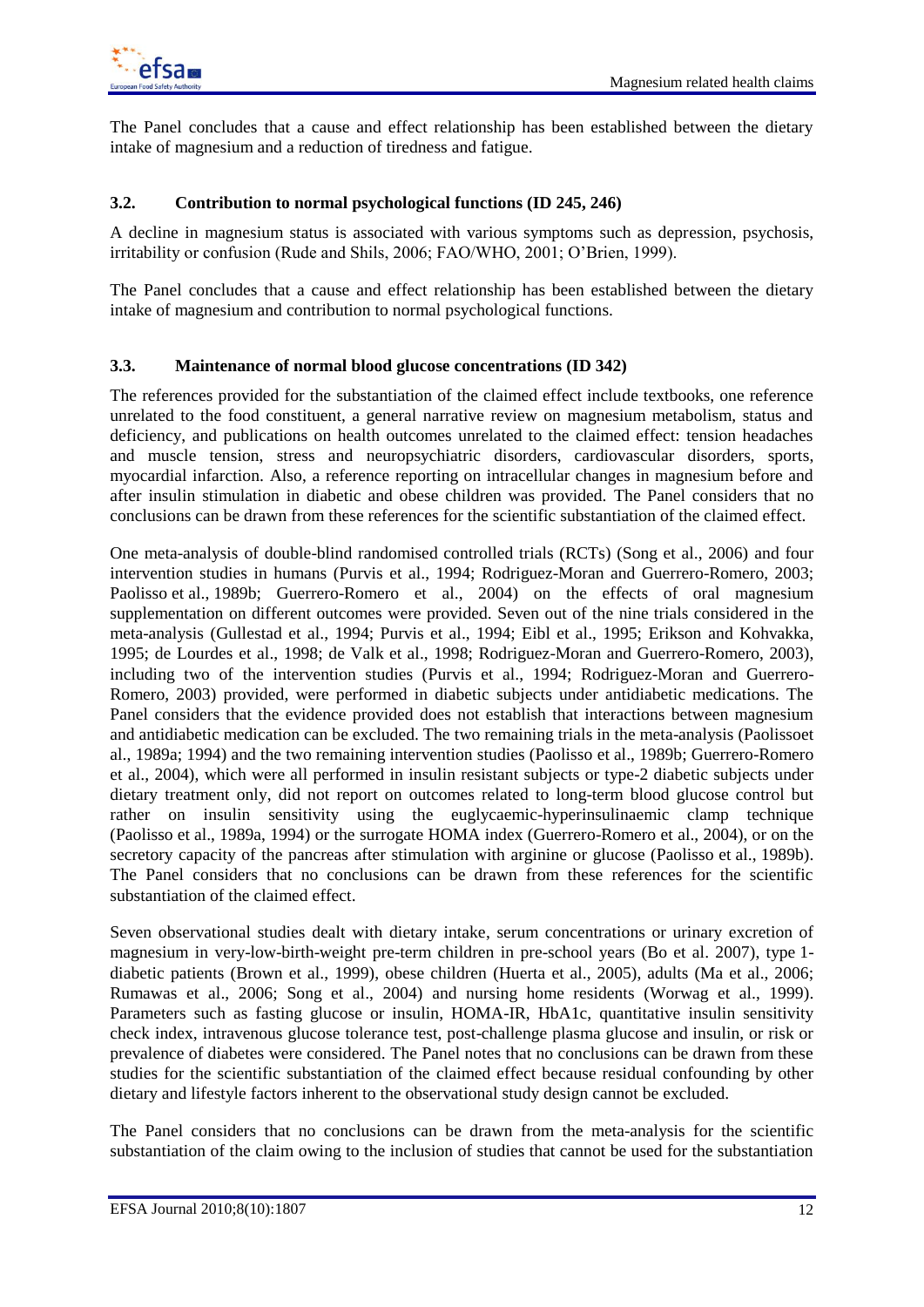of the claim, from the individual trials provided owing to inappropriate study groups or endpoints and from the observational studies provided owing to inadequate control of possible confounding factors.

The Panel concludes that a cause and effect relationship has not been established between the dietary intake of magnesium and maintenance of normal blood glucose concentrations.

# <span id="page-12-0"></span>**3.4. Maintenance of normal blood pressure (ID 344, 366, 379)**

The references provided for the substantiation of the claimed effect included textbooks, a website from a government body, a reference from an authoritative body on prevention, detection, evaluation and treatment of high blood pressure that did not mention magnesium, publications on magnesiumcontaining medicinal waters, narrative reviews and references that were either very general or did not address relevant endpoints, and one intervention study on the effects of dietary modifications on blood pressure. Endpoints addressed were ischaemic heart disease; clinical and analytical aspects related to magnesium; magnesium metabolism, deficiency and supplementation; sport; myocardial infarction; tension headaches and muscle tension; stress and neuropsychiatric disorders; and various cardiovascular aspects including atherogenesis. The Panel considers that no conclusions can be drawn from these references for the scientific substantiation of the claimed effect.

One meta-analysis of randomised controlled trials (RCTs) (Jee et al., 2002), a systematic review of epidemiological and intervention studies (Burgess et al., 1999), and three intervention studies on the effects of magnesium on blood pressure in humans were provided (Borello et al., 1996; Itoh et al., 1997; Kyriazis et al., 2004).

The Panel notes that the meta-analysis and the systematic review included trials that cannot be used for the substantiation of the claim (e.g. uncontrolled trials and trials with pharmacologically treated hypertensive subjects in which the evidence provided does not establish that interactions between magnesium intake and pharmacological treatment can be excluded), and that in one of the intervention studies magnesium was administered intravenously, which is not a route considered relevant for human nutrition (Kyriazis et al., 2004). The Panel considers that no conclusions can be drawn from these references (Jee et al., 2002; Burgess et al., 1999; Kyriazis et al., 2004) for the scientific substantiation of the claim.

Among the 20 RCTs which investigated the effects of magnesium supplementation on blood pressure considered in the meta-analysis by Jee et al. (2002), which were also included in the systematic review by Burgess et al. (1999), 15 (including Itoh et al., 1997) were performed in subjects with no pharmacological treatment for hypertension. The number of subjects ranged from 13 to 461, magnesium doses from 10.0 to 40 mmol/day, and intervention periods between 3 and 24 weeks. Seven trials were crossed over, eight had a parallel design, and all but one were double blind. One trial observed a significant decrease (Purvis et al., 1994) and one trial a significant increase (Nowson and Morgan, 1989) in systolic blood pressure in the magnesium group compared to controls, whereas two trials observed a significant decrease (Widman et al., 1993; Witteman et al., 1994) and two trials a significant increase (Nowson and Morgan, 1989; Patki et al., 1990) in diastolic blood pressure. The Panel notes that no significant differences between the magnesium and control groups were observed on either systolic or diastolic blood pressure in ten trials (Capuccio et al., 1985; Zemel et al., 1990; Lind et al., 1991; The TOHP (trials of hypertension prevention) Collaborative Research Group, 1992; Ferrara et al., 1992; Plum-Wirell et al., 1994; Sanjuliani et al., 1996; Itoh et al., 1997; Sacks et al., 1998; Doyle et al., 1989), including the two trials with the largest sample sizes (The TOHP (trials of hypertension prevention) Collaborative Research Group, 1992; Sacks et al., 1998, with n=461 and n=153, respectively). The Panel also notes that the third largest study (Witteman et al., 1994, n=91) observed a significant reduction in diastolic blood pressure only. The Panel considers that the evidence provided by these studies for a blood-pressure lowering effect of magnesium is weak and inconsistent.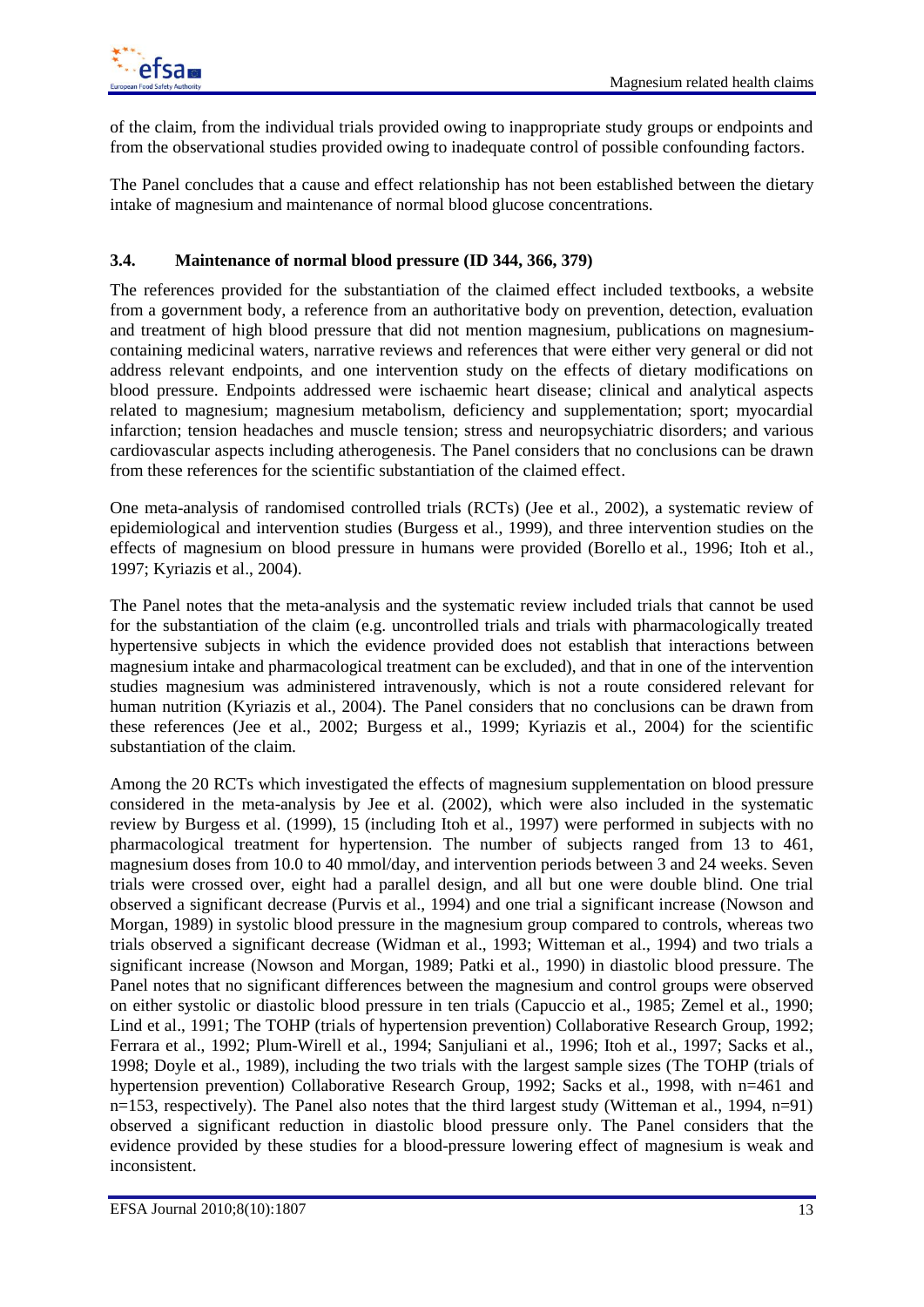

The remaining trial, which was not included in the meta-analysis, was a double-blind RCT (Borello et al., 1996) which reported on the effects of magnesium supplementation (200 mg/day of magnesium oxide) in 83 mildly hypertensive patients without previous anti-hypertensive treatment  $(n=42)$  in the magnesium group, n=41 in the placebo (unspecified) group). All patients had periodic measurements of blood pressure and heart rate taken. In addition, a 24-hour ambulatory blood pressure monitoring was performed at the beginning and end of the study. A statistically significant reduction in systolic blood pressure was observed at the 12-week follow-up in the magnesium group compared to the placebo  $(148.5+/7.1 \text{ mmHg}$  *versus*  $155.2+/8.2 \text{ mmHg}$ ;  $p<0.01$ ), whereas no significant difference was observed in diastolic blood pressure. The more robust 24-hour ambulatory monitoring of blood pressure showed no significant differences in systolic or diastolic blood pressure values between groups. The Panel considers that the findings of this study are not consistent regarding an effect of magnesium on blood pressure.

As regards epidemiological data, low dietary magnesium intakes have been reported to be inversely associated with blood pressure (Rude and Shils, 2006). The mechanism by which magnesium might affect blood pressure is not clear (Rude and Shils, 2006). In the systematic review by Burgess et al., 1999, five epidemiological studies were considered. Two were performed in women: one showed an association between a diet high in magnesium and a reduced risk of hypertension (based on selfreported blood pressure), the other, performed in the same population four years later after a modification in the food frequency questionnaire used to assess magnesium intakes, showed no association. Two studies performed in men did not show a clear association. The other study in both sexes showed a correlation between magnesium intake and measured blood pressure in women but not in men. The Panel considers that the epidemiological evidence for a relationship between magnesium intake and blood pressure or prevention of hypertension is weak and inconsistent.

In their joint Guidelines for the Management of Arterial Hypertension, the European Society of Hypertension (ESH) and the European Society of Cardiology (ESC), in line with other authoritative bodies, stated that the evidence for a blood pressure lowering effect of supplemental magnesium is inconsistent (Mancia et al., 2007). In their scientific statement on dietary approaches to prevent and treat hypertension (Appel et al., 2006), the American Heart Association considered data as insufficient to recommend supplemental magnesium as a means to lowering blood pressure.

In weighing the evidence, the Panel took into account that no conclusions could be drawn from the meta-analysis and the systematic review for the scientific substantiation of the claimed effect owing to the inclusion of studies that cannot be used for the substantiation of the claim, that in 16 RCTs in subjects with no pharmacological treatment for hypertension evidence for a blood-pressure lowering effect of magnesium was weak and inconsistent, and that in five epidemiological studies evidence for a relationship between magnesium intake and changes in blood pressure or prevention of hypertension was weak and inconsistent.

The Panel concludes that the evidence provided is insufficient to establish a cause and effect relationship between the dietary intake of magnesium and maintenance of normal blood pressure.

# <span id="page-13-0"></span>**3.5. Protection of DNA, proteins and lipids from oxidative damage (ID 351)**

Two references were cited for the scientific substantiation of the claimed effect.

In a RCT on patients (n=92) with acute myocardial ischaemia undergoing coronary artery bypass graft (Kurian et al., 2007), subjects received either magnesium supplementation (42 male, 10 female), or a placebo (30 male, 10 female). Serum concentrations of copper, zinc, iron, calcium, magnesium, sodium and potassium were measured as well as plasma TBARS and antioxidant enzyme (catalase, glutathione peroxidase, superoxide dismutase, caeruloplasmin) activities, and cardiac marker enzymes. The Panel considers that TBARS are not reliable markers of lipid peroxidation and notes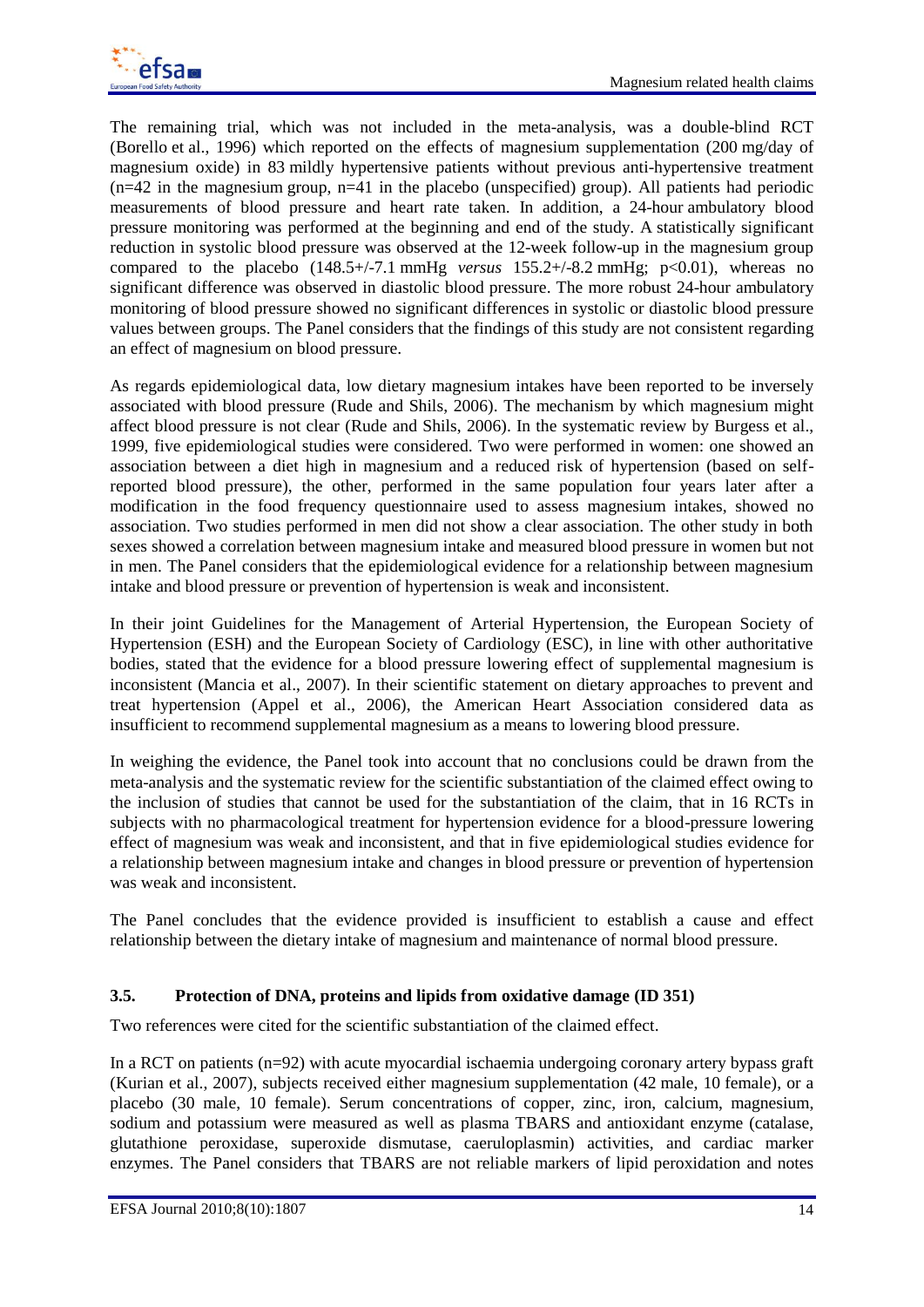

that induction of antioxidant enzymes provides an indication of response to oxidative stress, but it is non specific and does not reflect oxidative damage to cells or molecules.

The second study was an *in vitro* study which reported on the hydroxyl radical generating ability and scavenging activity of magnesium, manganese and zinc compounds. The Panel considers that evidence provided in *in vitro* studies is not sufficient to predict the occurrence of an effect of the dietary intake of magnesium on the protection of DNA, proteins and lipids from oxidative damage in humans.

The Panel concludes that a cause and effect relationship has not been established between the dietary intake of magnesium and protection of DNA, proteins and lipids from oxidative damage.

### <span id="page-14-0"></span>**3.6. Maintenance of the normal function of the immune system (ID 352)**

Three references, including a website from a government body, were cited for the scientific substantiation of the claimed effect. Another reference was a narrative review reporting on several outcomes: effects of dietary magnesium on inflammation, apoptosis and innate immune cell populations in animal models, apoptosis *in vitro*, and the importance of magnesium homeostasis in relation to asthma or in athletes and elderly people. The Panel considers that no conclusions can be drawn from these two references for the scientific substantiation of the claimed effect.

The remaining reference was an animal study reporting on effects of supplementation with manganese and magnesium on the immune function of rats. The Panel considers that while effects shown in animal studies may be used as supportive evidence, human studies are required for the substantiation of a claim and the evidence provided in animal studies alone is not sufficient to predict the occurrence of an effect of the dietary intake of magnesium on the normal function of the immune system in humans.

The Panel concludes that a cause and effect relationship has not been established between the dietary intake of magnesium and maintenance of the normal function of the immune system.

#### <span id="page-14-1"></span>**3.7. Maintenance of normal blood pressure during pregnancy (ID 367)**

Five references were cited for the scientific substantiation of the claimed effect, including tables of dietary reference intakes set by the IoM (1997); a narrative review on the status of various micronutrients during pregnancy and outcomes for infants in developing countries; a narrative review on chronic gestational magnesium deficiency mainly focusing on pre-term birth and sudden infant death syndrome; a narrative review on magnesium and obstetrics (pre-eclampsia and eclampsia), cardiology and other clinical areas. The Panel considers that no conclusions can be drawn from these references for the scientific substantiation of the claimed effect.

The remaining reference (Villar et al., 2003) reported on systematic reviews and individual RCTs published before July 2002 on nutritional interventions during pregnancy for the prevention or treatment of maternal morbidity and pre-term delivery. The authors indicated that a Cochrane review (Makrides and Crowther, 2001), which included two trials for this outcome, showed no apparent effect of dietary magnesium supplementation on the prevention of pre-eclampsia (mean supplement dose of 365 mg and 500 mg/day).

The Panel concludes that a cause and effect relationship has not been established between the dietary intake of magnesium and maintenance of normal blood pressure during pregnancy*.*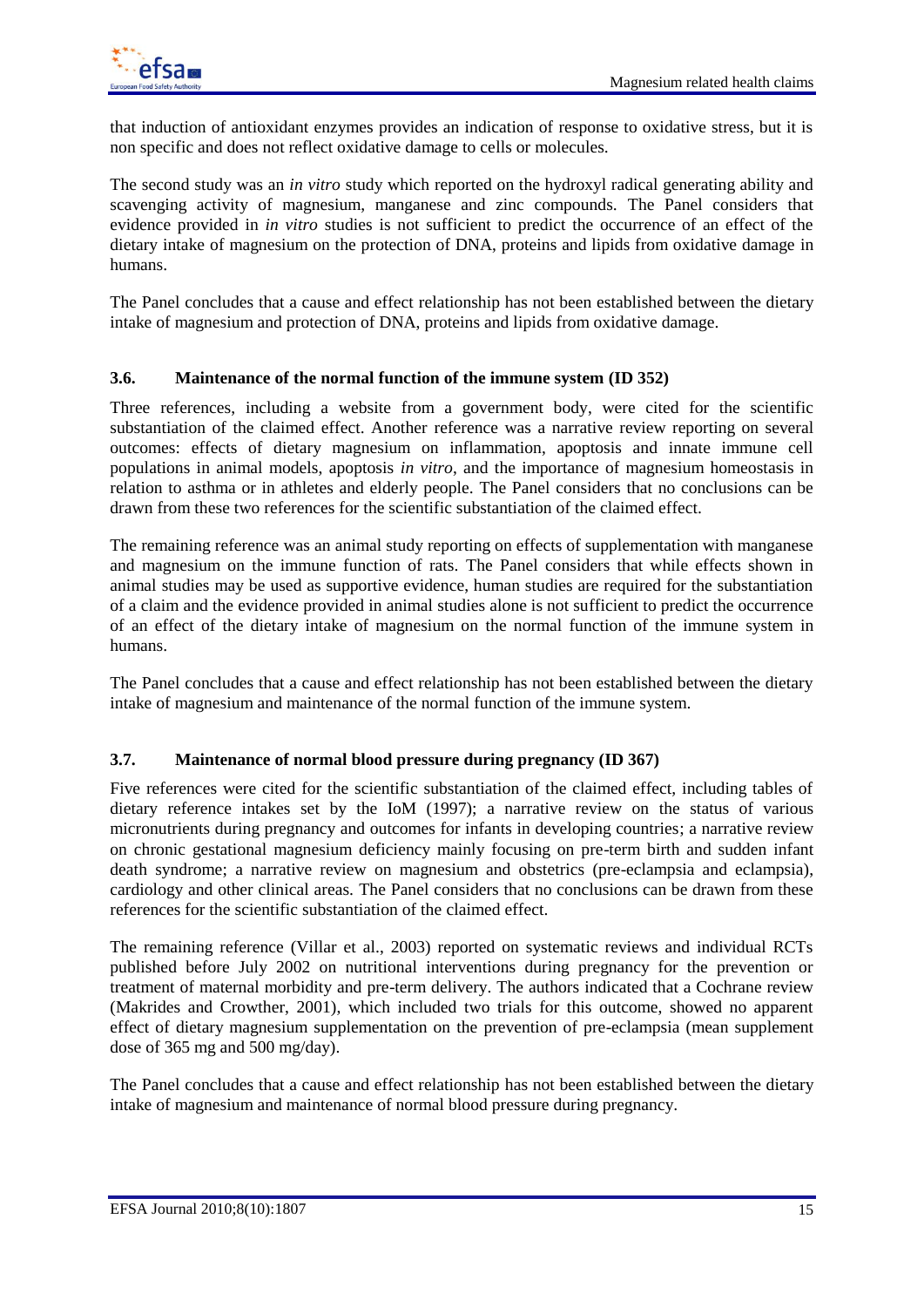## <span id="page-15-0"></span>**3.8. Resistance to mental stress (ID 375, 381)**

The references cited for the scientific substantiation of the claimed effect include textbooks or general publications, one consensus opinion from a national authoritative body (without any mention about mental stress) and one opinion of a European authoritative body. Many other provided references reported on outcomes not directly related to the claimed effect: physical exercise, extreme physical stress, alcohol and drug use by students before exams, delayed-type hypersensitivity and chronic fatigue syndrome, recommended dietary amounts, magnesium metabolism and deficiency, dietary intakes, sleep electroencephalogram and nocturnal hormonal secretion in the elderly, psychiatric disorders, depression, pregnancy-related outcomes, premenstrual symptoms, biorhythms, anxietydepressive states in epilepsy, cardiovascular outcomes and atherosclerosis. The Panel considers that these endpoints are not relevant for the claimed effect and that no conclusions can be drawn from these references for the scientific substantiation of the claimed effect.

One reference, reporting on changes in the concentration of non-esterified fatty acids and magnesium in emotional stress, was in Russian, and the English translation was not available to the Panel. In addition, the provided narrative reviews on stress reactions and those specifically on noise-induced stress, did not provide any primary data for the scientific substantiation of the claimed effect.

One reference (Hanus et al., 2004) reported on the effects of a combination of two plant extracts and magnesium on mild-to-moderate anxiety disorders. The Panel considers that no conclusions can be drawn from a study using a fixed combination for the scientific substantiation of the claimed effect on magnesium alone. Another reference (James et al., 1989) reported on the inhibition by intravenous magnesium sulphate of catecholamine release associated with tracheal intubation. The Panel considers that the evidence provided does not establish that results obtained in studies on patients with tracheal intubation can be extrapolated to oral consumption and to the general population.

One reference (Cernak et al., 2000) reported on plasma magnesium and oxidative status in young volunteers exposed to chronic stress (political intolerance, awareness of potential military attacks, permanent stand-by duty and reduced holidays for more than 10 years) or sub-chronic stress consisting of everyday mortal danger in military actions lasting more than three months. Porta et al. (1994) reported on the differential regulation of free and bound plasma magnesium in healthy volunteers exposed to various forms of stress, and patients screened for thyroid disorder. Another reference (Grases et al., 2006) reported on alterations of calcium and magnesium excretion in urine in relation to stress and anxiety in university science students, in basal conditions and during exams, using stress and anxiety questionnaires. The reference of Mocci et al. (2001) reported on urinary catecholamine excretion and serum concentration and urinary excretion of magnesium and other related electrolytes in relation to a short-term exposure to loud noise, in healthy volunteers. Joachims et al. (1987) reported on the correlation between noise-induced hearing loss and serum magnesium concentration in air force pilots. Takase et al. (2004) reported on the effects of chronic stress on endothelial function and intracellular magnesium concentrations in humans. The Panel notes that in the absence of intervention studies with magnesium, changes in blood, intracellular and urinary magnesium in response to stress cannot be used for the scientific substantiation of the claimed effect.

Seven references were animal studies which reported on the effects of various magnesium salts and combinations thereof on the development of stress ulcers and cardiac necroses, antidepressant and anxiolytic-like activity, prevention of stress-induced damage and noise-induced hypertension. The Panel considers that evidence provided in animal studies is not sufficient to predict the occurrence of an effect of the dietary intake of magnesium on resistance to mental stress in humans.

The Panel notes that no human data were provided from which conclusions could be drawn for the scientific substantiation of the claimed effect.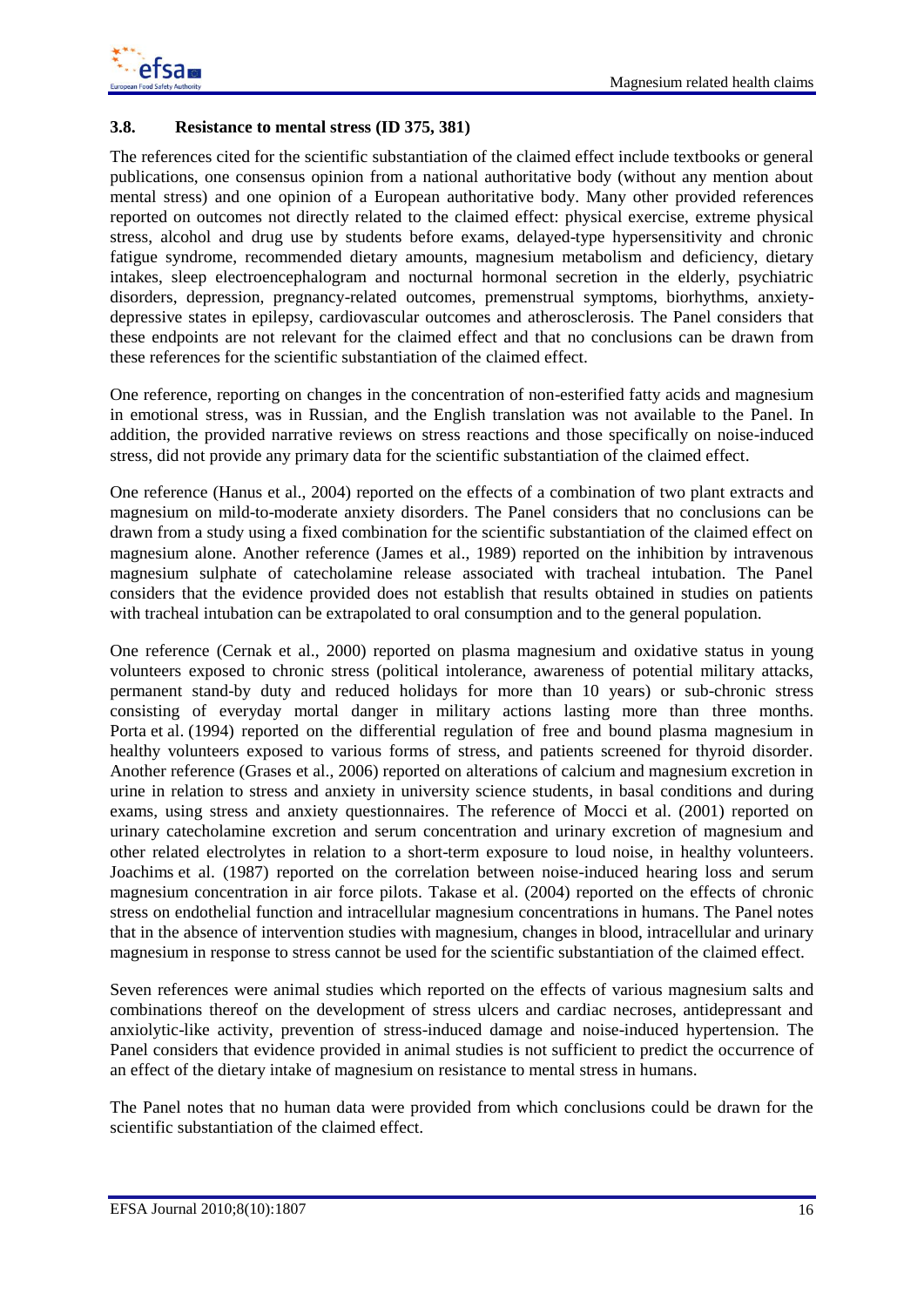The Panel concludes that a cause and effect relationship has not been established between dietary intake of magnesium and resistance to mental stress.

# <span id="page-16-0"></span>**3.9. Maintenance of normal fat metabolism (ID 378)**

Five references were cited for the scientific substantiation of the claimed effect, including one nutrition textbook and one review on the effects of magnesium deficiency on atherosclerosis. This reference was in Japanese and the English translation was not available to the Panel. Another narrative review on the role of magnesium and potassium in the pathogenesis of arteriosclerosis was also cited, but did not provide any primary data for the scientific substantiation of the claimed effect.

The other references reported on the effects of magnesium deficiency on various parameters, notably liver or plasma triglycerides, serum lipoproteins or the fatty acid pattern of total plasma lipids in animal models. The Panel considers that while effects shown in animal studies may be used as supportive evidence, human studies are required for the scientific substantiation of a claim, and that the evidence provided in animal studies alone is not sufficient to predict the occurrence of an effect of the dietary intake of magnesium on maintenance of normal fat metabolism.

The Panel concludes that a cause and effect relationship has not been established between the dietary intake of magnesium and maintenance of normal fat metabolism.

# <span id="page-16-1"></span>**4. Panel's comments on the proposed wording**

# <span id="page-16-2"></span>**4.1. Reduction of tiredness and fatigue (ID 244)**

The Panel considers that the following wording reflects the scientific evidence: "Magnesium can contribute to a reduction of tiredness and fatigue".

# <span id="page-16-3"></span>**4.2. Contribution to normal psychological functions (ID 245, 246)**

The Panel considers that the following wording reflects the scientific evidence: "Magnesium contributes to normal psychological functions".

# <span id="page-16-4"></span>**5. Conditions and possible restrictions of use**

The Panel considers that in order to bear the claim a food should be at least a source of magnesium as per Annex to Regulation (EC) No 1924/2006. Such amounts can be easily consumed as part of a balanced diet. The target population is the general population. No Tolerable Upper Intake Level (UL) has been established for magnesium normally present in food and beverages. An UL for older children and adults has been established for readily dissociable magnesium salts and compounds like magnesium oxide in nutritional supplements, waters or added to food and beverages (SCF, 2001).

# <span id="page-16-5"></span>**CONCLUSIONS**

On the basis of the data presented, the Panel concludes that:

 $\bullet$ The food constituent, magnesium, which is the subject of the health claims, is sufficiently characterised.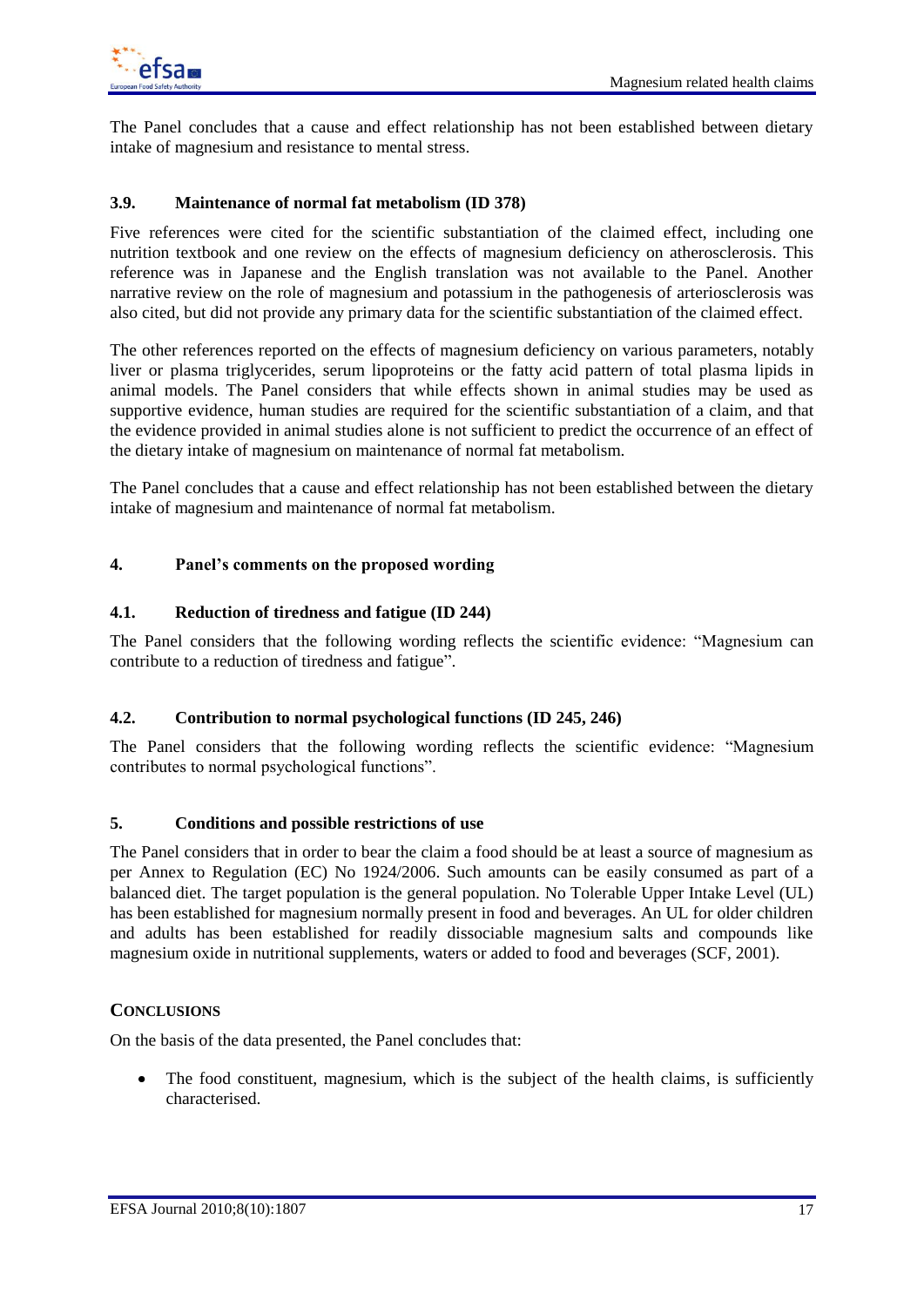

#### **"Hormonal health" (ID 243)**

- The claimed effect is "an essential co-factor in fatty acid metabolism that impacts upon hormonal health". The target population is assumed to be the general population.
- The claimed effect is general and non-specific and does not refer to any specific health claim as required by Regulation (EC) No 1924/2006.

### **Reduction of tiredness and fatigue (ID 244)**

- The claimed effect is "vitamin/mineral supplementation to reduce fatigue and tiredness in  $\bullet$ situations of inadequate micronutrient status". The target population is assumed to be the general population. Reduction of tiredness and fatigue is a beneficial physiological effect.
- A cause and effect relationship has been established between the dietary intake of magnesium and a reduction of tiredness and fatigue.
- The following wording reflects the scientific evidence: "Magnesium can contribute to a reduction of tiredness and fatigue".

### **Contribution to normal psychological functions (ID 245, 246)**

- The claimed effects are "the role of vitamins and minerals in mental performance (where  $\bullet$ mental performance stands for those aspects of brain and nerve functions which determine aspects like concentration, learning, memory and reasoning)" and "brain function". The target population is assumed to be the general population. Contribution to normal psychological functions, which encompass cognitive and affective domains, is a beneficial physiological effect.
- A cause and effect relationship has been established between the dietary intake of magnesium and contribution to normal psychological functions.
- The following wording reflects the scientific evidence: "Magnesium contributes to normal psychological functions".

#### **Maintenance of normal blood glucose concentrations (ID 342)**

- The claimed effect is "carbohydrate metabolism and insulin sensitivity". The target population is assumed to be the general population. Long-term maintenance of normal blood glucose concentrations is a beneficial physiological effect.
- A cause and effect relationship has not been established between the dietary intake of magnesium and maintenance of normal blood glucose concentrations.

#### **Maintenance of normal blood pressure (ID 344, 366, 379)**

- The claimed effects are "cardiovascular system", "blood pressure" and "circulation". The target population is assumed to be the general population. Maintenance of normal blood pressure is a beneficial physiological effect.
- The evidence provided is insufficient to establish a cause and effect relationship between the dietary intake of magnesium and maintenance of normal blood pressure.

#### **Protection of DNA, proteins and lipids from oxidative damage (ID 351)**

- The claimed effect is "antioxidant properties". The Panel assumes that the target population is the general population. Protection of DNA, proteins and lipids from oxidative damage may be a beneficial physiological effect.
- A cause and effect relationship has not been established between the dietary intake of magnesium and protection of DNA, proteins and lipids from oxidative damage.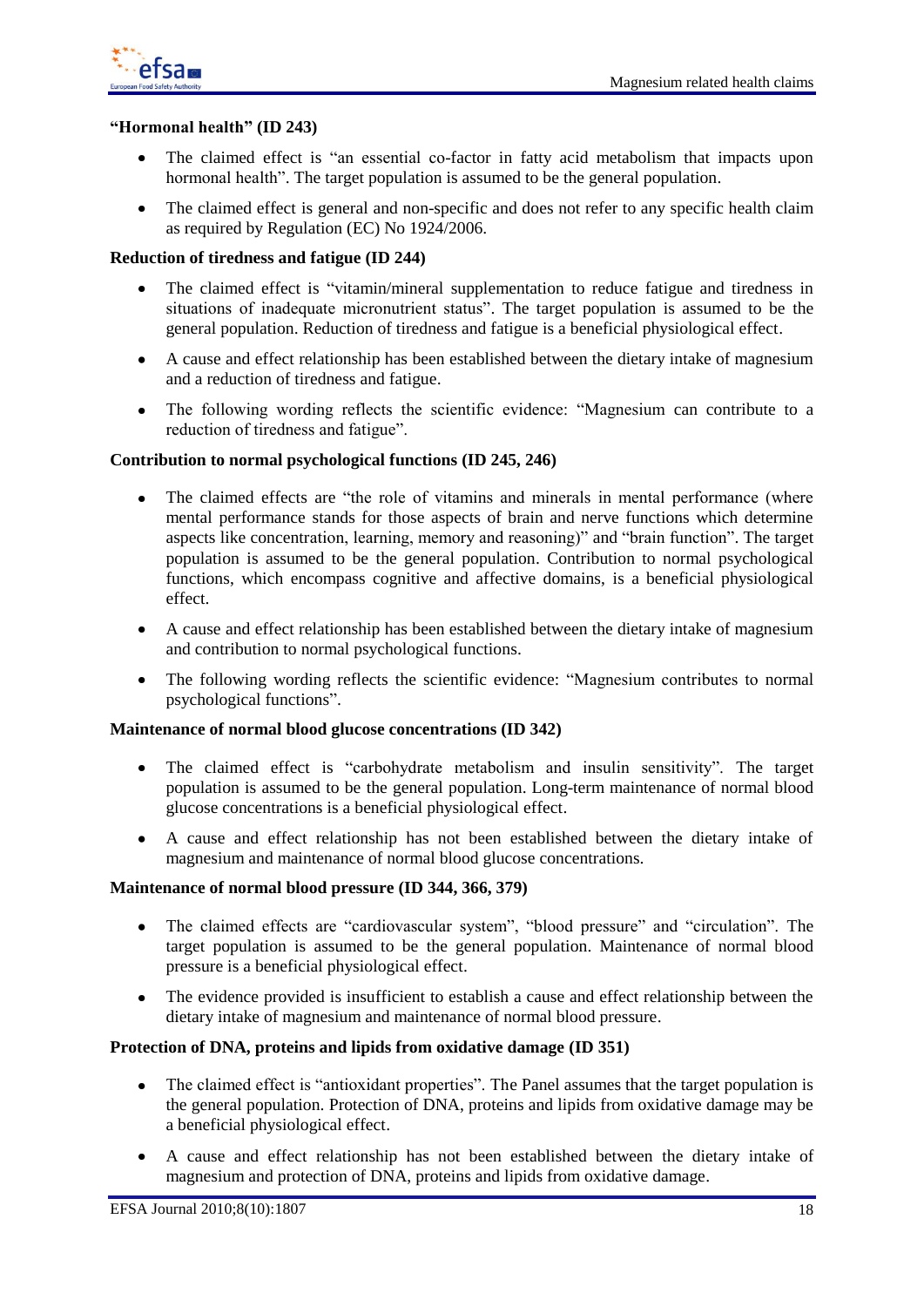

### **Maintenance of the normal function of the immune system (ID 352)**

- The claimed effect is "immune system". The target population is assumed to be the general population. Maintenance of the normal function of the immune system is a beneficial physiological effect.
- A cause and effect relationship has not been established between the dietary intake of magnesium and maintenance of the normal function of the immune system.

#### **Maintenance of normal blood pressure during pregnancy (ID 367)**

- The claimed effect is "pregnancy". The target population is assumed to be women of childbearing age. Maintenance of normal blood pressure during pregnancy is a beneficial physiological effect.
- A cause and effect relationship has not been established between the dietary intake of magnesium and maintenance of normal blood pressure during pregnancy.

#### **Resistance to mental stress (ID 375, 381)**

- The claimed effects are "système nerveux" and "magnésium et stress: magnesium is a mineral involved in stress and its reactions. On the one hand, stress tends to reduce the magnesium status and, on the other hand, an exogenous or endogenous deficit in magnesium increases the stress response. It matters to maintain a suitable magnesium status in order to better react against stress". The target population is assumed to be the general population. Resistance to mental stress might be a beneficial physiological effect.
- A cause and effect relationship has not been established between dietary intake of magnesium and resistance to mental stress.

#### **Reduction of gastric acid levels (ID 376)**

- The claimed effect is "acid-base balance/gastric acidity". The target population is assumed to  $\bullet$ be the general population. The evidence provided does not establish that reducing gastric acid levels is a beneficial physiological effect for the general population.
- A cause and effect relationship has not been established between the dietary intake of magnesium and a beneficial physiological effect for the general population related to reduction of gastric acid levels.

#### **Maintenance of normal fat metabolism (ID 378)**

- The claimed effect is "fat metabolism: acid base balance". The target population is assumed to be the general population. Maintenance of normal fat metabolism is a beneficial physiological effect.
- A cause and effect relationship has not been established between the dietary intake of magnesium and maintenance of normal fat metabolism.

#### **Maintenance of normal muscle contraction (ID 380, 3083)**

- The claimed effects are "fonctionnement musculaire" and "metabolism/muscle function". The target population is assumed to be the general population.
- A claim on magnesium and muscle contraction has already been assessed with a favourable outcome.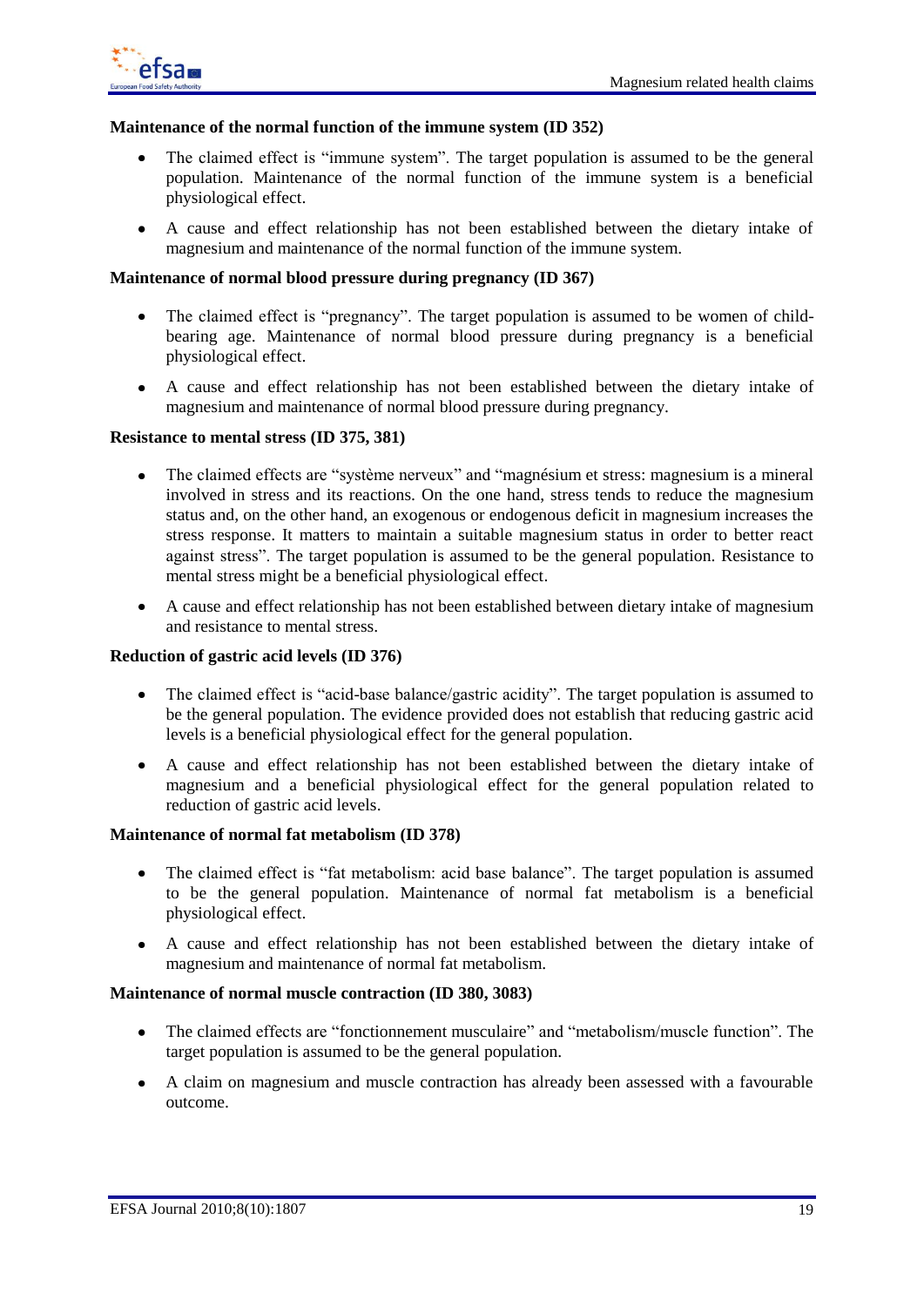



#### **Conditions and possible restrictions of use**

In order to bear the claims a food should be at least a source of magnesium as per Annex to  $\bullet$ Regulation (EC) No 1924/2006. Such amounts can be easily consumed as part of a balanced diet. The target population is the general population.

### <span id="page-19-0"></span>**DOCUMENTATION PROVIDED TO EFSA**

Health claims pursuant to Article 13 of Regulation (EC) No 1924/2006 (No: EFSA-Q-2008-1030, EFSA-Q-2008-1031, EFSA-Q-2008-1032, EFSA-Q-2008-1033, EFSA-Q-2008-1129, EFSA-Q-2008- 1131, EFSA-Q-2008-1138, EFSA-Q-2008-1139, EFSA-Q-2008-1153, EFSA-Q-2008-1154, EFSA-Q-2008-1162, EFSA-Q-2008-1163, EFSA-Q-2008-1165, EFSA-Q-2008-1166, EFSA-Q-2008-1167, EFSA-Q-2008-1168, EFSA-Q-2008-3815). The scientific substantiation is based on the information provided by the Members States in the consolidated list of Article 13 health claims and references that EFSA has received from Member States or directly from stakeholders.

The full list of supporting references as provided to EFSA is available on: [http://www.efsa.europa.eu/panels/nda/claims/article13.htm.](http://www.efsa.europa.eu/panels/nda/claims/article13.htm)

### <span id="page-19-1"></span>**REFERENCES**

- Appel LJ, Brands MW, Daniels SR, Karanja N, Elmer PJ and Sacks FM, 2006. Dietary approaches to prevent and treat hypertension: a scientific statement from the American Heart Association. Hypertension, 47, 296-308.
- Bo S, Bertino E, Trapani A, Bagna R, De Michieli F, Gambino R, Ghione F, Fabris C and Pagano GF, 2007. Magnesium intake, glucose and insulin serum levels in pre-school very-low-birth weight preterm children. Nutrition Metabolism and Cardiovascular Diseases, 17, 741-747.
- Borello G, Pasquale M, Curcio F, Chello M, Zofrea S and Mazza ML, 1996. The effects of magnesium oxide on mild essential hypertension and quality of life. Current Therapeutic Research, 57, 767-774.
- Brown IR, McBain AM, Chalmers J, Campbell IW, Brown ER and Lewis MJ, 1999. Sex difference in the relationship of calcium and magnesium excretion to glycaemic control in type 1 diabetes mellitus. Clinica Chimica Acta, 283, 119-128.
- Burgess E, Lewanczuk R, Bolli P, Chockalingam A, Cutler H, Taylor G and Hamet P, 1999. Lifestyle modifications to prevent and control hypertension. 6. Recommendations on potassium, magnesium and calcium. Canadian Hypertension Society, Canadian Coalition for High Blood Pressure Prevention and Control, Laboratory Centre for Disease Control at Health Canada, Heart and Stroke Foundation of Canada. Canadian Medical Association Journal, 160, S35-45.
- Cappuccio FP, Markandu ND, Beynon GW, Shore AC, Sampson B and MacGregor GA, 1985. Lack of effect of oral magnesium on high blood pressure: a double blind study. British Medical Journal, 291, 235-238.
- Cernak I, Savic V, Kotur J, Prokic V, Kuljic B, Grbovic D and Veljovic M, 2000. Alterations in magnesium and oxidative status during chronic emotional stress. Magnesium Research, 13, 29-36.
- de Lourdes Lima M, Cruz T, Carreiro Pousada J, Erlon Rodrigues L, Barbosa K and Canguçu V, 1998. The effect of magnesium supplementation in increasing doses on the control of type 2 diabetes. Diabetes Care, 21, 682-686.
- Doyle L, Flynn A and Cashman K, 1999. The effect of magnesium supplementation on biochemical markers of bone metabolism or blood pressure in healthy young adult females. European Journal of Clinical Nutrition, 53, 255-261.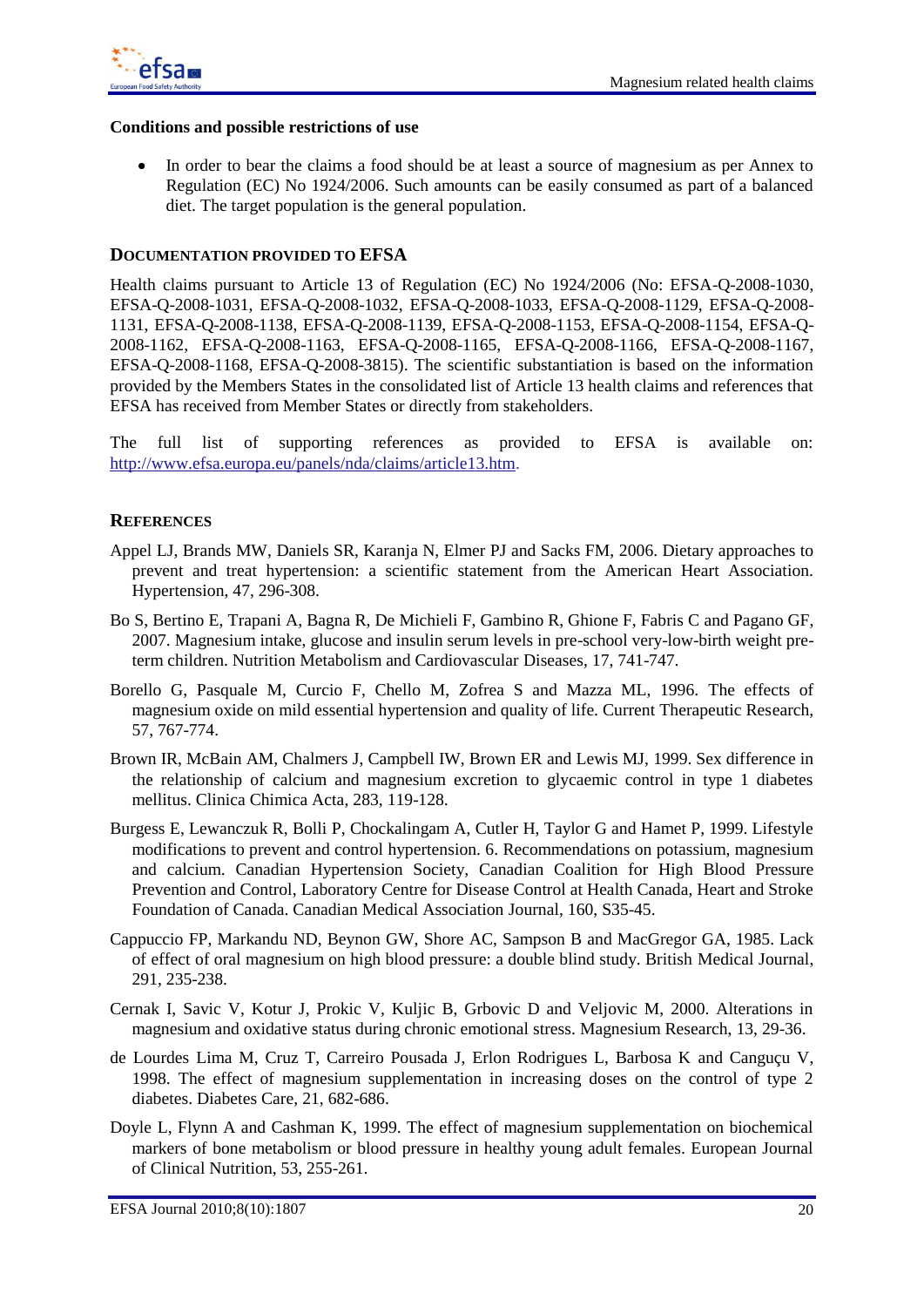

- de Valk HW, Verkaaik R, van Rijn HJ, Geerdink RA and Struyvenberg A, 1998. Oral magnesium supplementation in insulin-requiring Type 2 diabetic patients. Diabetic Medicine, 15, 503-507.
- EFSA Panel on Dietetic Products, Nutrition and Allergies (NDA), 2009. Scientific Opinion on the substantiation of health claims related to magnesium and electrolyte balance (ID 238), energyyielding metabolism (ID 240, 247, 248), neurotransmission and muscle contraction including heart muscle (ID 241, 242), cell division (ID 365), maintenance of bone (ID 239), maintenance of teeth (ID 239), blood coagulation (ID 357) and protein synthesis (ID 364) pursuant to Article 13(1) of Regulation (EC) No 1924/2006 on request from the European Commission. EFSA Journal, 7(9):1216, 20 pp.
- Eibl NL, Kopp HP, Nowak HR, Schnack CJ, Hopmeier PG and Schernthaner G, 1995. Hypomagnesemia in type II diabetes: effect of a 3-month replacement therapy. Diabetes Care, 18, 188-192.
- Eriksson J and Kohvakka A, 1995. Magnesium and ascorbic acid supplementation in diabetes mellitus. Annals of Nutrition and Metabolism, 39, 217-223.
- FAO/WHO (Food and Agricultural Organization of the United Nations/World Health Organization), 2001. Human vitamin and mineral requirements. Report of a joint FAO:WHO expert consultation, Bangkok, Thailand. Rome: Food and Agricultural Organization of the United Nations, Chapter 14 Magnesium, 223-233.
- Ferrara LA, Iannuzzi R, Castaldo A, Iannuzzi A, Dello Russo A and Mancini M, 1992. Long-term magnesium supplementation in essential hypertension. Cardiology, 81, 25-33.
- Grases G, Pérez-Castelló JA, Sanchis P, Casero A, Perelló J, Isern B, Rigo E and Grases F, 2006. Anxiety and stress among science students. Study of calcium and magnesium alterations. Magnesium Research, 19, 102-106.
- Guerrero-Romero F, Tamez-Perez HE, Gonzalez-Gonzalez G, Salinas-Martinez AM, Montes-Villarreal J, Trevino-Ortiz JH and Rodriguez-Moran M, 2004. Oral magnesium supplementation improves insulin sensitivity in non-diabetic subjects with insulin resistance. A double-blind placebo-controlled randomized trial. Diabetes and Metabolism, 30, 253-258.
- Gullestad L, Jacobsen T and Dolva LO, 1994. Effect of magnesium treatment on glycemic control and metabolic parameters in NIDDM patients. Diabetes Care, 17, 460-461.
- Hanus M, Lafon J and Mathieu M, 2004. Double-blind, randomised, placebo-controlled study to evaluate the efficacy and safety of a fixed combination containing two plant extracts (Crataegus oxyacantha and Eschscholtzia californica) and magnesium in mild-to-moderate anxiety disorders. Current Medical Research and Opinion, 20, 63-71.
- Huerta MG, Roemmich JN, Kington ML, Bovbjerg VE, Weltman AL, Holmes VF, Patrie JT, Rogol AD and Nadler JL, 2005. Magnesium deficiency is associated with insulin resistance in obese children. Diabetes Care, 28, 1175-1181.
- IoM (Institute of Medicine), 1997. Dietary Reference Intakes for Calcium, Phosphorus, Magnesium, Vitamin D, and Fluoride. National Academy of Sciences. Institute of Medicine. Food and Nutrition Board. National Academy Press, Washington D.C.
- Itoh K, Kawasaka T and Nakamura M, 1997. The effects of high oral magnesium supplementation on blood pressure, serum lipids and related variables in apparently healthy Japanese subjects. British Journal of Nutrition, 78, 737-750.
- James MF, Beer RE and Esser JD, 1989. Intravenous magnesium sulfate inhibits catecholamine release associated with tracheal intubation. Anesthesia and Analgesia, 68, 772-776.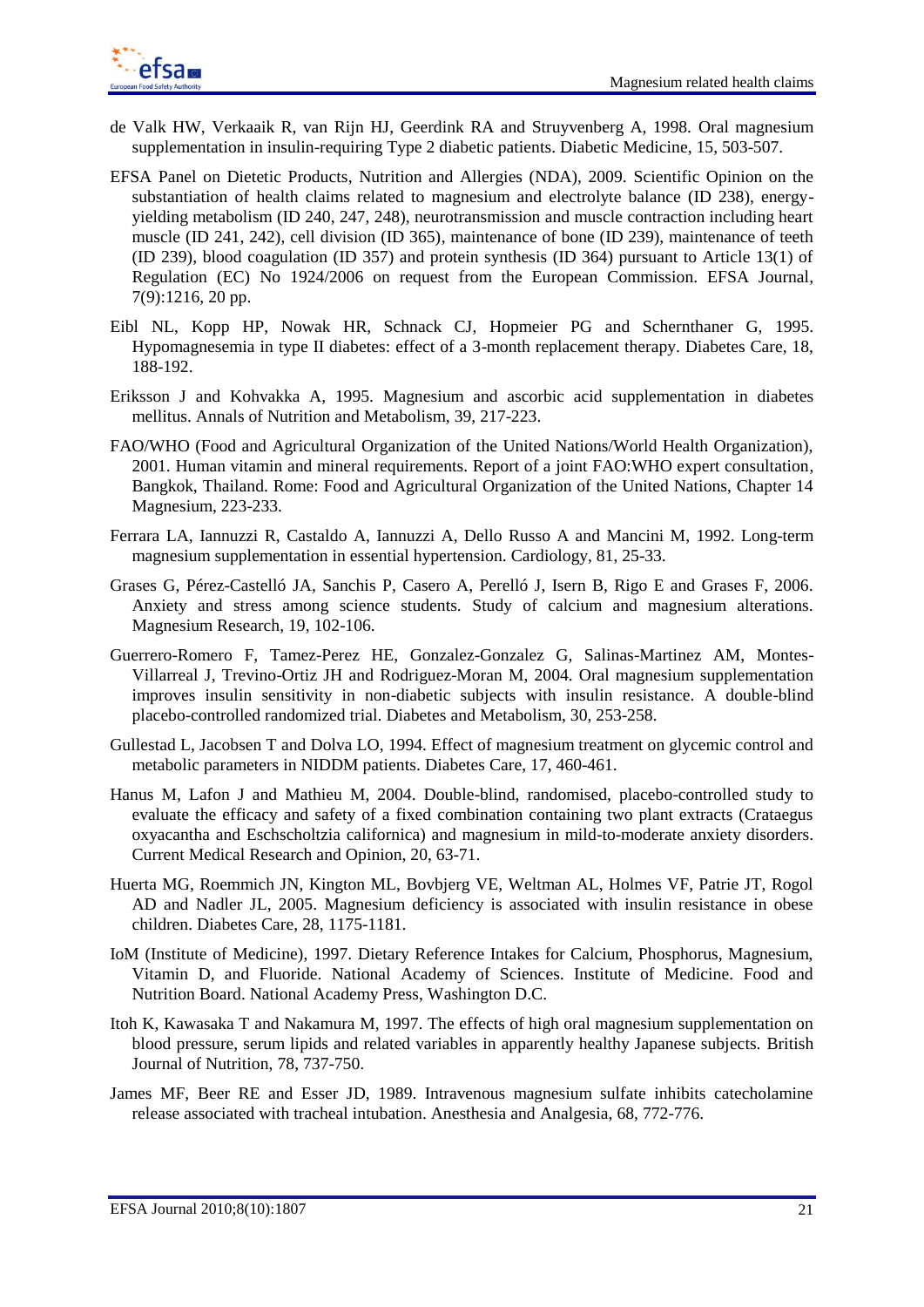

- Jee SH, Miller ER, Guallar E, Singh VK, Appel LJ and Klag MJ, 2002. The effect of magnesium supplementation on blood pressure: a meta-analysis of randomized clinical trials. American Journal of Hypertension, 15, 691-696.
- Joachims Z, Ising H and Gunther T, 1987. Noise-induced hearing loss in humans as a function of serum Mg concentration. Magnesium Bulletin, 9, 130-132.
- Kurian GA and Paddikkala J, 2007. Effect of Intra-Operative Magnesium Supplementation in Plasma Antioxidant Levels Trace Elements and Electrolyte Balance in Serum of Coronary Artery Bypass Graft Patients. Journal of Clinical and Basic Cardiology, 10, 11-15.
- Kyriazis J, Kalogeropoulou K, Bilirakis L, Smirnioudis N, Pikounis V, Stamatiadis D and Liolia E, 2004. Dialysate magnesium level and blood pressure. Kidney International, 66, 1221-1231.
- Lind L, Lithell H, Pollare T and Ljunghall S, 1991. Blood pressure response during long-term treatment with magnesium is dependent on magnesium status. A double-blind, placebo-controlled study in essential hypertension and in subjects with high-normal blood pressure. American Journal of Hypertension, 4, 674-679.
- Ma B, Lawson AB, Liese AD, Bell RA and Mayer-Davis EJ, 2006. Dairy, magnesium, and calcium intake in relation to insulin sensitivity: approaches to modeling a dose-dependent association. American Journal of Epidemiology, 164, 449-458.
- Makrides M and Crowther CA, 2001. Magnesium supplementation in pregnancy. Cochrane Database of Systematic Reviews. 4:CD000937.
- Mancia G, De Backer G, Dominiczak A, Cifkova R, Fagard R, Germano G, Grassi G, Heagerty AM, Kjeldsen SE, Laurent S, Narkiewicz K, Ruilope L, Rynkiewicz A, Schmieder RE, Boudier HA, Zanchetti A, Vahanian A, Camm J, De Caterina R, Dean V, Dickstein K, Filippatos G, Funck-Brentano C, Hellemans I, Kristensen SD, McGregor K, Sechtem U, Silber S, Tendera M, Widimsky P, Zamorano JL, Erdine S, Kiowski W, Agabiti-Rosei E, Ambrosioni E, Lindholm LH, Viigimaa M, Adamopoulos S, Agabiti-Rosei E, Ambrosioni E, Bertomeu V, Clement D, Erdine S, Farsang C, Gaita D, Lip G, Mallion JM, Manolis AJ, Nilsson PM, O'Brien E, Ponikowski P, Redon J, Ruschitzka F, Tamargo J, van Zwieten P, Waeber B, Williams B; Management of Arterial Hypertension of the European Society of Hypertension; European Society of Cardiology, 2007. Guidelines for the management of arterial hypertension: The Task Force for the Management of Arterial Hypertension of the European Society of Hypertension (ESH) and of the European Society of Cardiology (ESC). European Heart Journal, 28, 1462-1536.
- Mocci F, Canalis P, Tomasi PA, Casu F and Pettinato S, 2001. The effect of noise on serum and urinary magnesium and catecholamines in humans. Occupational Medicine, 51, 56-61.
- Nowson CA and Morgan TO, 1989. Magnesium supplementation in mild hypertensive patients on a moderately low sodium diet. Clinical and Experimental Pharmacology and Physiology, 16, 299- 302.
- O'Brien, 1999. Magnesium. Physiology, dietary sources and requirements. In: Encyclopedia of Human Nutrition. Eds Sadler MJ, Strain JJ, Caballero B. Academic Press, San Diego, 1226-1231.
- Paolisso G, Sgambato S, Pizza G, Passariello N, Varricchio M and D'Onofrio F, 1989a. Improved insulin response and action by chronic magnesium administration in aged NIDDM subjects. Diabetes Care, 12, 265–269.
- Paolisso G, Passariello N, Pizza G, Marrazzo G, Giunta R, Sgambato S, Varricchio M and D'Onofrio F, 1989b. Dietary magnesium supplements improve B-cell response to glucose and arginine in elderly non-insulin dependent diabetic subjects. Acta Endocrinologica, 121, 16-20.
- Paolisso G, Scheen A, Cozzolino D, Di Maro G, Varricchio M, D'Onofrio F and Lefebvre PJ, 1994. Changes in glucose turnover parameters and improvement of glucose oxidation after 4-week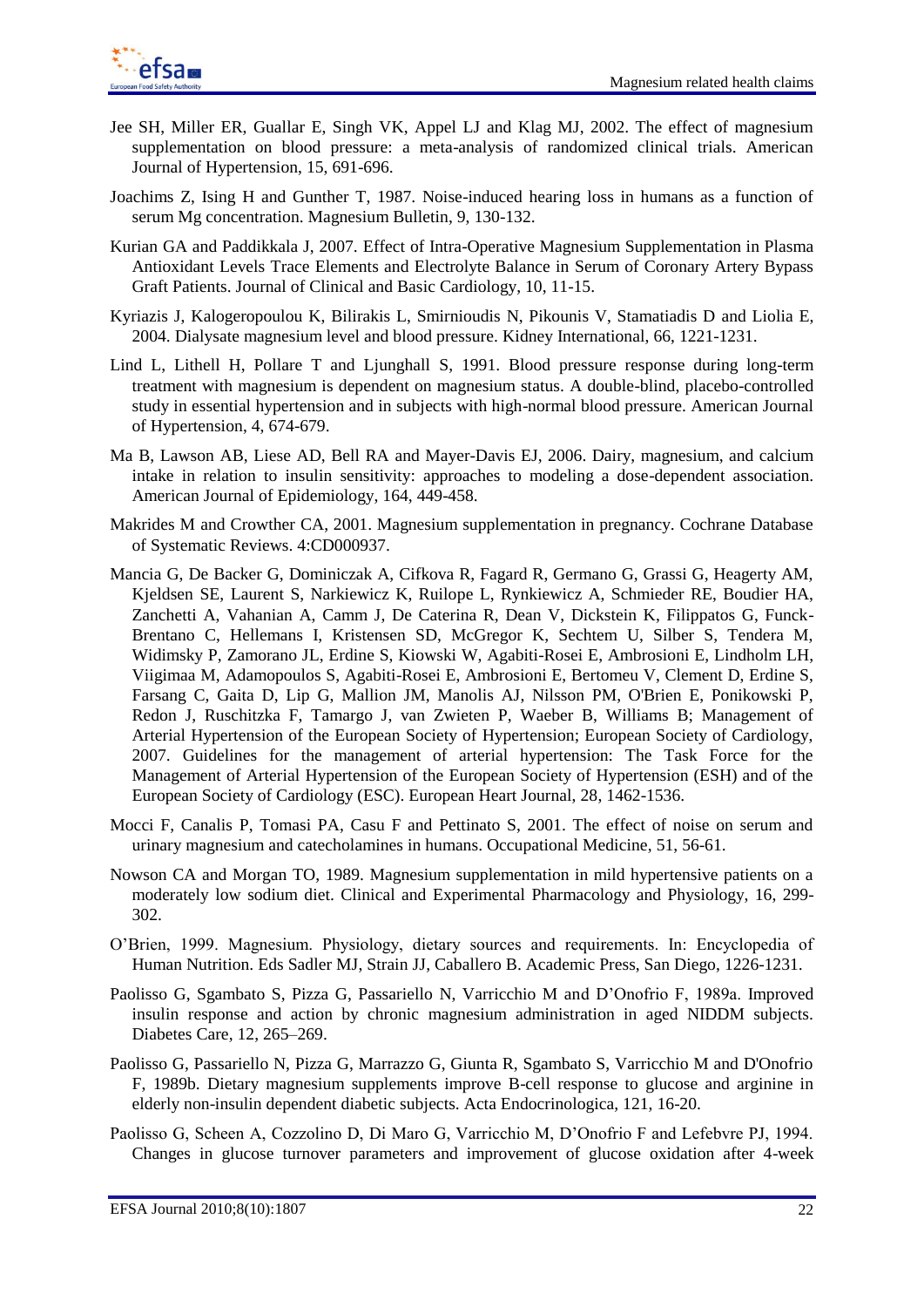

magnesium administration in elderly non-insulin-dependent (type II) diabetic patients. Journal of Clinical Endocrinology and Metabolism, 78, 1510–1514.

- Patki PS, Singh J, Gokhale SV, Bulakh PM, Shrotri DS and Patwardhan B, 1990. Efficacy of potassium and magnesium in essential hypertension: a double-blind, placebo controlled, crossover study. British Medical Journal, 301, 521-523.
- Plum-Wirell M, Stegmayr BG and Wester PO, 1994. Nutritional magnesium supplementation does not change blood pressure nor serum or muscle potassium and magnesium in untreated hypertension. A double-blind crossover study. Magnesium Research, 7, 277-283.
- Porta S, Epple A, Leitner G, Frise E, Liebmann P, Vogel WH, Pfeiffer KP, Eber O and Buchinger W, 1994. Impact of stress and triiodothyronine on plasma magnesium fractions. Life Sciences, 55, PL327-332.
- Purvis JR, Cummings DM, Landsman P, Carroll R, Barakat H, Bray J, Whitley C and Horner RD, 1994. Effect of oral magnesium supplementation on selected cardiovascular risk factors in noninsulin-dependent diabetics. Archives of Family Medicine, 3, 503-508.
- Rodriguez-Moran M and Guerrero-Romero F, 2003. Oral magnesium supplementation improves insulin sensitivity and metabolic control in type 2 diabetic subjects: a randomized double-blind controlled trial. Diabetes Care, 26, 1147-1152.
- Rude RK and Shils ME, 2006. Magnesium. In: Modern nutrition in health and disease. Eds Shils ME, Shike M, Ross AC, Caballero B and Cousins RJ. Lippincott Williams and Wilkins, Philadelphia, Baltimor, 326-331.
- Rumawas ME, McKeown NM, Rogers G, Meigs JB, Wilson PW and Jacques PF, 2006. Magnesium intake is related to improved insulin homeostasis in the framingham offspring cohort. Journal of the American College of Nutrition, 25, 486-492.
- Sacks FM, Willett WC, Smith A, Brown LE, Rosner B and Moore TJ, 1998. Effect on blood pressure of potassium, calcium, and magnesium in women with low habitual intake. Hypertension, 31,131-138.
- Sanjuliani AF, de Abreu Fagundes VG and Francischetti EA, 1996. Effects of magnesium on blood pressure and intracellular ion levels of Brazilian hypertensive patients. International Journal of Cardiology, 56, 177-183.
- SCF (Scientific Committee on Food), 2001. Opinion of the Scientific Committee on Food on the Tolerable Upper Intake Level of Magnesium.
- Song Y, Manson JE, Buring JE and Liu S, 2004. Dietary magnesium intake in relation to plasma insulin levels and risk of type 2 diabetes in women. Diabetes Care, 27, 59-65.
- Song Y, He K, Levitan EB, Manson JE and Liu S, 2006. Effects of oral magnesium supplementation on glycaemic control in Type 2 diabetes: a meta-analysis of randomized double-blind controlled trials. Diabetic Medicine, 23, 1050-1056.
- Takase B, Akima T, Uehata A, Ohsuzu F and Kurita A, 2004. Effect of chronic stress and sleep deprivation on both flow-mediated dilation in the brachial artery and the intracellular magnesium level in humans. Clinical Cardiology, 27, 223-227.
- The TOHP (trials of hypertension prevention) Collaborative Research Group, 1992. The effects of nonpharmacologic interventions on blood pressure of persons with high normal levels. Journal of the American Medical Association, 267, 1213–1220.
- Villar J, Merialdi M, Gülmezoglu AM, Abalos E, Carroli G, Kulier R and de Onis M, 2003. Nutritional interventions during pregnancy for the prevention or treatment of maternal morbidity and preterm delivery: an overview of randomized controlled trials. Journal of Nutrition, 133, 1606S-1625S.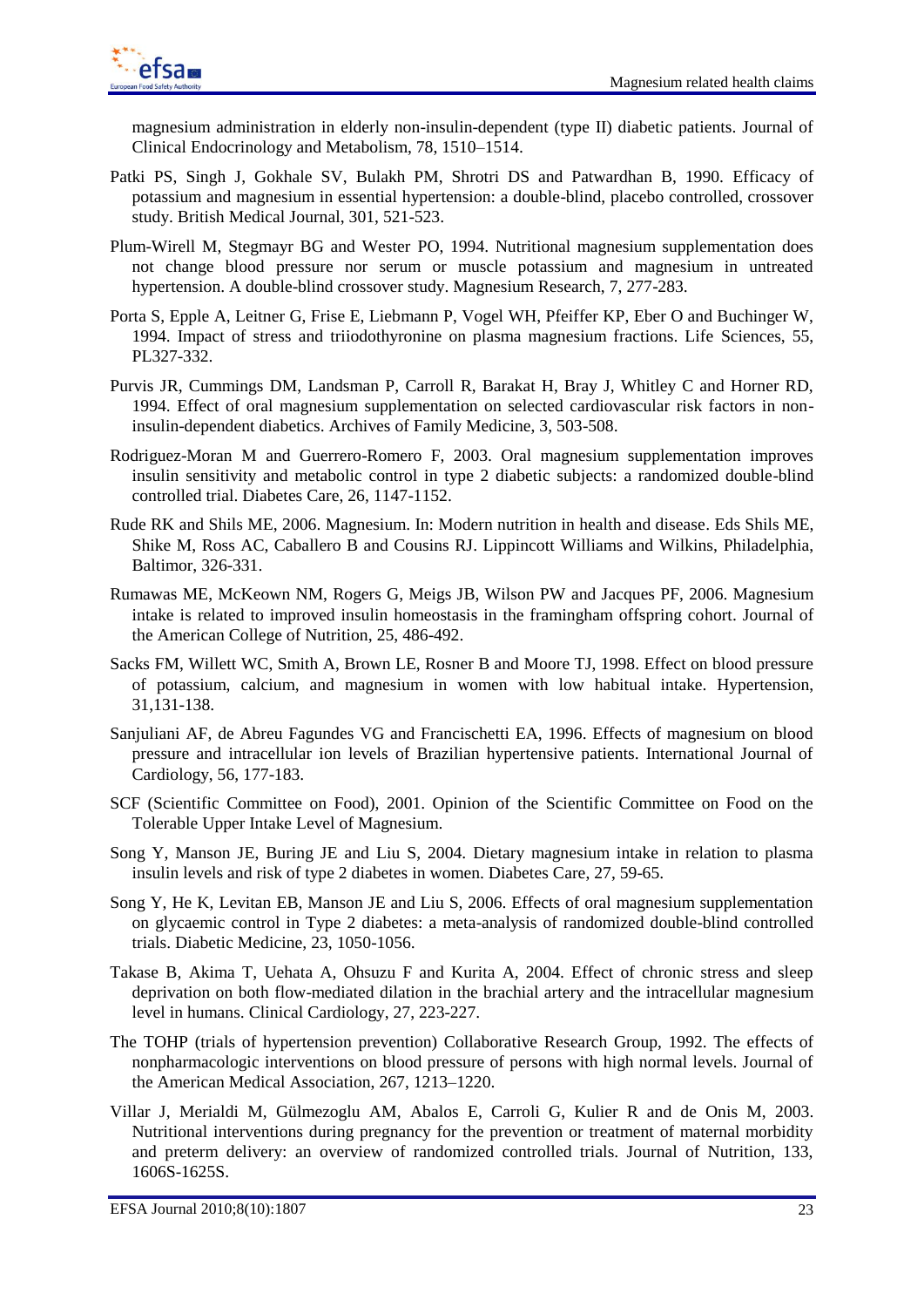

- Volpe SL, 2006. Magnesium. In: Present knowledge in nutrition. Eds Bowman BA and Russell RM. ILSI Press, Washington D.C., 400-408.
- Widman L, Wester PO, Stegmayr BK and Wirell M, 1993. The dose-dependent reduction in blood pressure through administration of magnesium. A double blind placebo controlled cross-over study. American Journal of Hypertension, 6, 41-45.
- Witteman JC, Grobbee DE, Derkx FH, Bouillon R, de Bruijn AM and Hofman A, 1994. Reduction of blood pressure with oral magnesium supplementation in women with mild to moderate hypertension. American Journal of Clinical Nutrition, 60, 129-135.
- Worwag M, Classen HG and Schumacher E, 1999. Prevalence of magnesium and zinc deficiencies in nursing home residents in Germany. Magnesium Research, 12, 181-189.
- Zemel PC, Zemel MB, Urberg M, Douglas FL, Geiser R and Sowers JR, 1990. Metabolic and hemodynamic effects of magnesium supplementation in patients with essential hypertension. American Journal of Clinical Nutrition, 51, 665-669.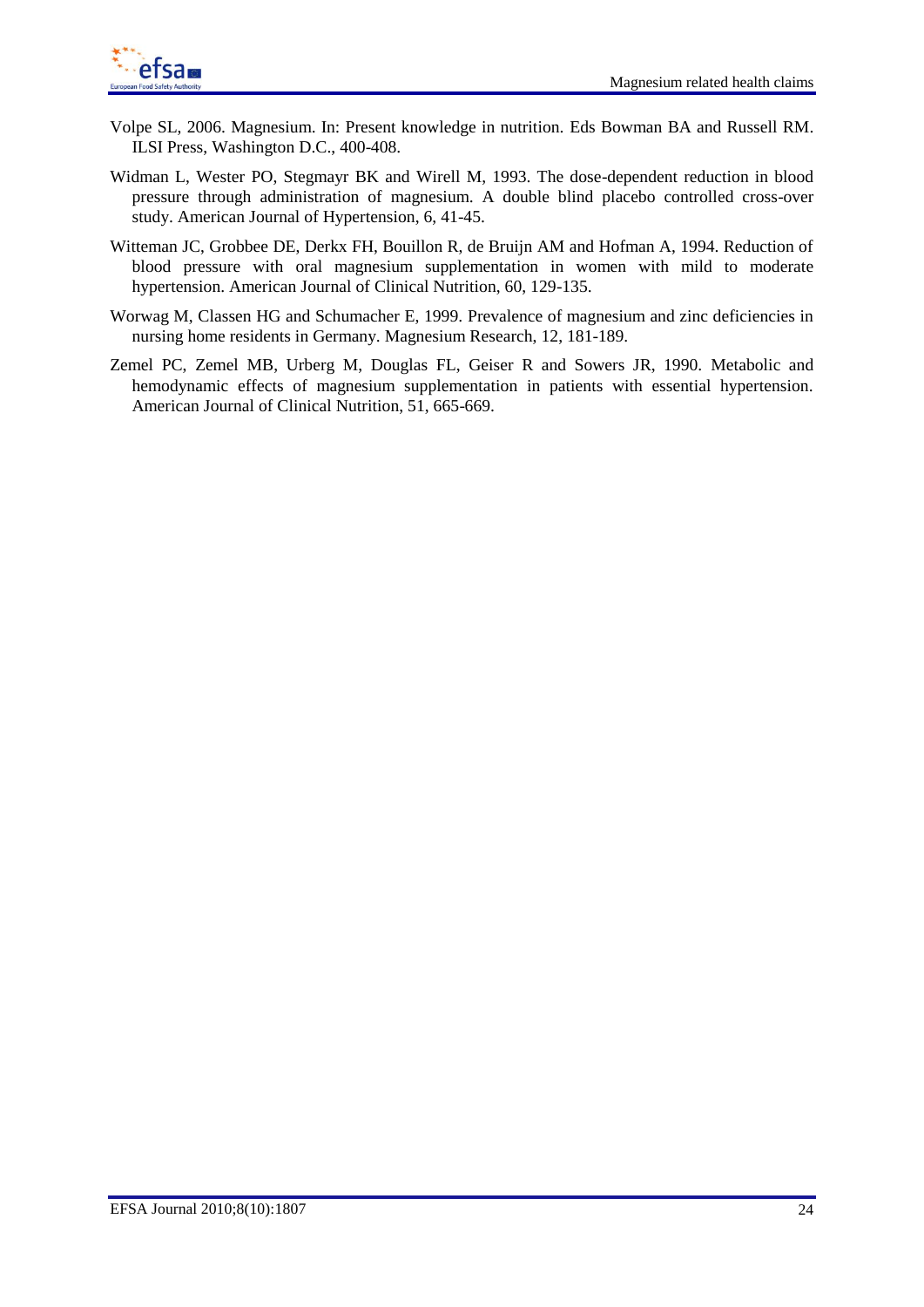

# <span id="page-24-0"></span>**APPENDICES**

## **APPENDIX A**

### **BACKGROUND AND TERMS OF REFERENCE AS PROVIDED BY THE EUROPEAN COMMISSION**

The Regulation  $1924/2006$  on nutrition and health claims made on foods<sup>8</sup> (hereinafter "the Regulation") entered into force on  $19<sup>th</sup>$  January 2007.

Article 13 of the Regulation foresees that the Commission shall adopt a Community list of permitted health claims other than those referring to the reduction of disease risk and to children's development and health. This Community list shall be adopted through the Regulatory Committee procedure and following consultation of the European Food Safety Authority (EFSA).

Health claims are defined as "any claim that states, suggests or implies that a relationship exists between a food category, a food or one of its constituents and health".

In accordance with Article 13 (1) health claims other than those referring to the reduction of disease risk and to children's development and health are health claims describing or referring to:

- a) the role of a nutrient or other substance in growth, development and the functions of the body; or
- b) psychological and behavioural functions; or
- c) without prejudice to Directive 96/8/EC, slimming or weight-control or a reduction in the sense of hunger or an increase in the sense of satiety or to the reduction of the available energy from the diet.

To be included in the Community list of permitted health claims, the claims shall be:

- (i) based on generally accepted scientific evidence; and
- (ii) well understood by the average consumer.

Member States provided the Commission with lists of claims as referred to in Article 13 (1) by 31 January 2008 accompanied by the conditions applying to them and by references to the relevant scientific justification. These lists have been consolidated into the list which forms the basis for the EFSA consultation in accordance with Article 13 (3).

#### **ISSUES THAT NEED TO BE CONSIDERED**

### **IMPORTANCE AND PERTINENCE OF THE FOOD<sup>9</sup>**

Foods are commonly involved in many different functions<sup>10</sup> of the body, and for one single food many health claims may therefore be scientifically true. Therefore, the relative importance of food e.g. nutrients in relation to other nutrients for the expressed beneficial effect should be considered: for functions affected by a large number of dietary factors it should be considered whether a reference to a single food is scientifically pertinent.

l

<sup>8</sup> OJ L12, 18/01/2007

<sup>9</sup> The term 'food' when used in this Terms of Reference refers to a food constituent, the food or the food category. 10 The term 'function' when used in this Terms of Reference refers to health claims in Article 13(1)(a), (b) and (c).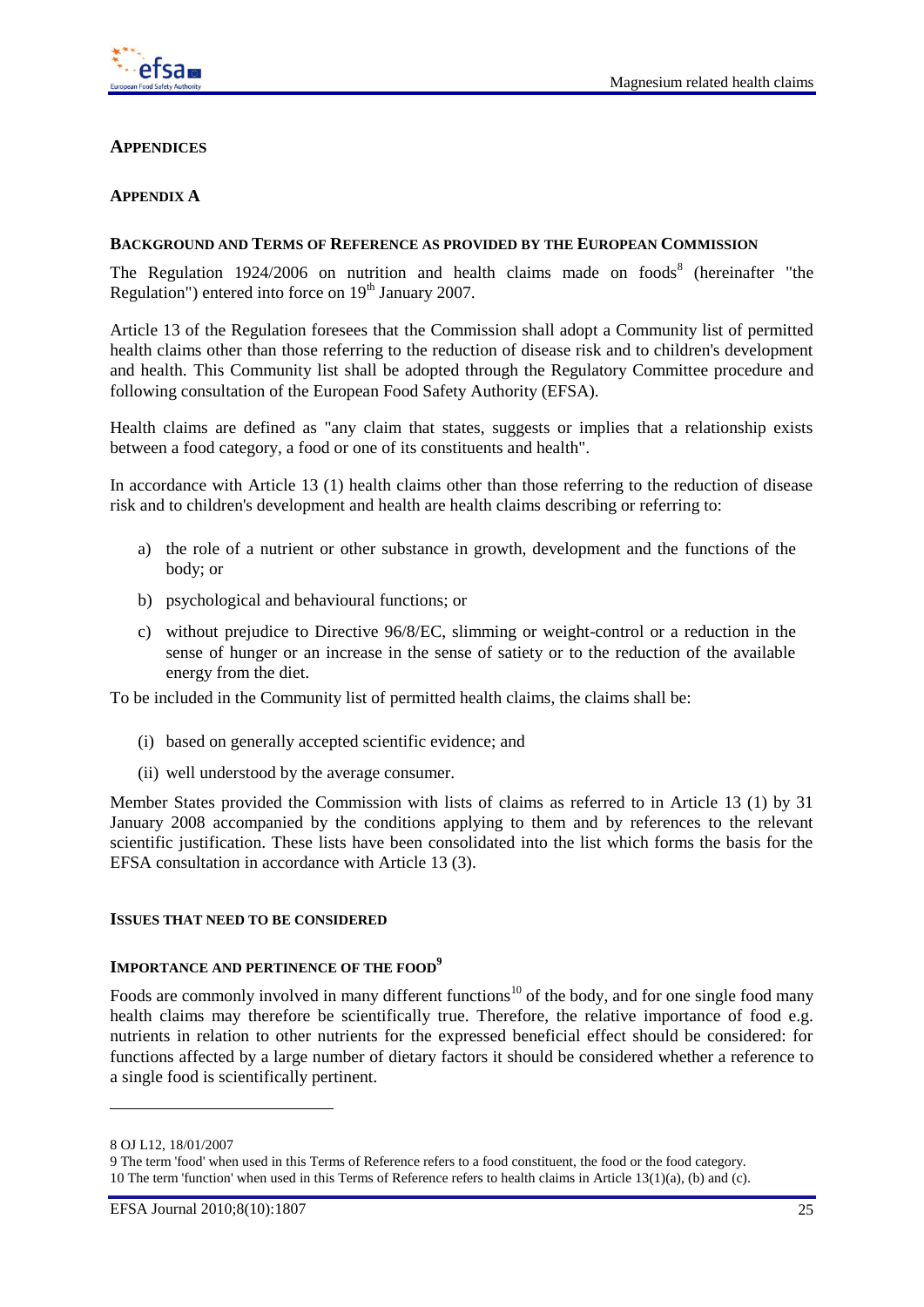

It should also be considered if the information on the characteristics of the food contains aspects pertinent to the beneficial effect.

#### **SUBSTANTIATION OF CLAIMS BY GENERALLY ACCEPTABLE SCIENTIFIC EVIDENCE**

Scientific substantiation is the main aspect to be taken into account to authorise health claims. Claims should be scientifically substantiated by taking into account the totality of the available scientific data, and by weighing the evidence, and shall demonstrate the extent to which:

- (a) the claimed effect of the food is beneficial for human health,
- (b) a cause and effect relationship is established between consumption of the food and the claimed effect in humans (such as: the strength, consistency, specificity, doseresponse, and biological plausibility of the relationship),
- (c) the quantity of the food and pattern of consumption required to obtain the claimed effect could reasonably be achieved as part of a balanced diet,
- (d) the specific study group(s) in which the evidence was obtained is representative of the target population for which the claim is intended.

EFSA has mentioned in its scientific and technical guidance for the preparation and presentation of the application for authorisation of health claims consistent criteria for the potential sources of scientific data. Such sources may not be available for all health claims. Nevertheless it will be relevant and important that EFSA comments on the availability and quality of such data in order to allow the regulator to judge and make a risk management decision about the acceptability of health claims included in the submitted list.

The scientific evidence about the role of a food on a nutritional or physiological function is not enough to justify the claim. The beneficial effect of the dietary intake has also to be demonstrated. Moreover, the beneficial effect should be significant i.e. satisfactorily demonstrate to beneficially affect identified functions in the body in a way which is relevant to health. Although an appreciation of the beneficial effect in relation to the nutritional status of the European population may be of interest, the presence or absence of the actual need for a nutrient or other substance with nutritional or physiological effect for that population should not, however, condition such considerations.

Different types of effects can be claimed. Claims referring to the maintenance of a function may be distinct from claims referring to the improvement of a function. EFSA may wish to comment whether such different claims comply with the criteria laid down in the Regulation.

#### **WORDING OF HEALTH CLAIMS**

Scientific substantiation of health claims is the main aspect on which EFSA's opinion is requested. However, the wording of health claims should also be commented by EFSA in its opinion.

There is potentially a plethora of expressions that may be used to convey the relationship between the food and the function. This may be due to commercial practices, consumer perception and linguistic or cultural differences across the EU. Nevertheless, the wording used to make health claims should be truthful, clear, reliable and useful to the consumer in choosing a healthy diet.

In addition to fulfilling the general principles and conditions of the Regulation laid down in Article 3 and 5, Article 13(1)(a) stipulates that health claims shall describe or refer to "the role of a nutrient or other substance in growth, development and the functions of the body". Therefore, the requirement to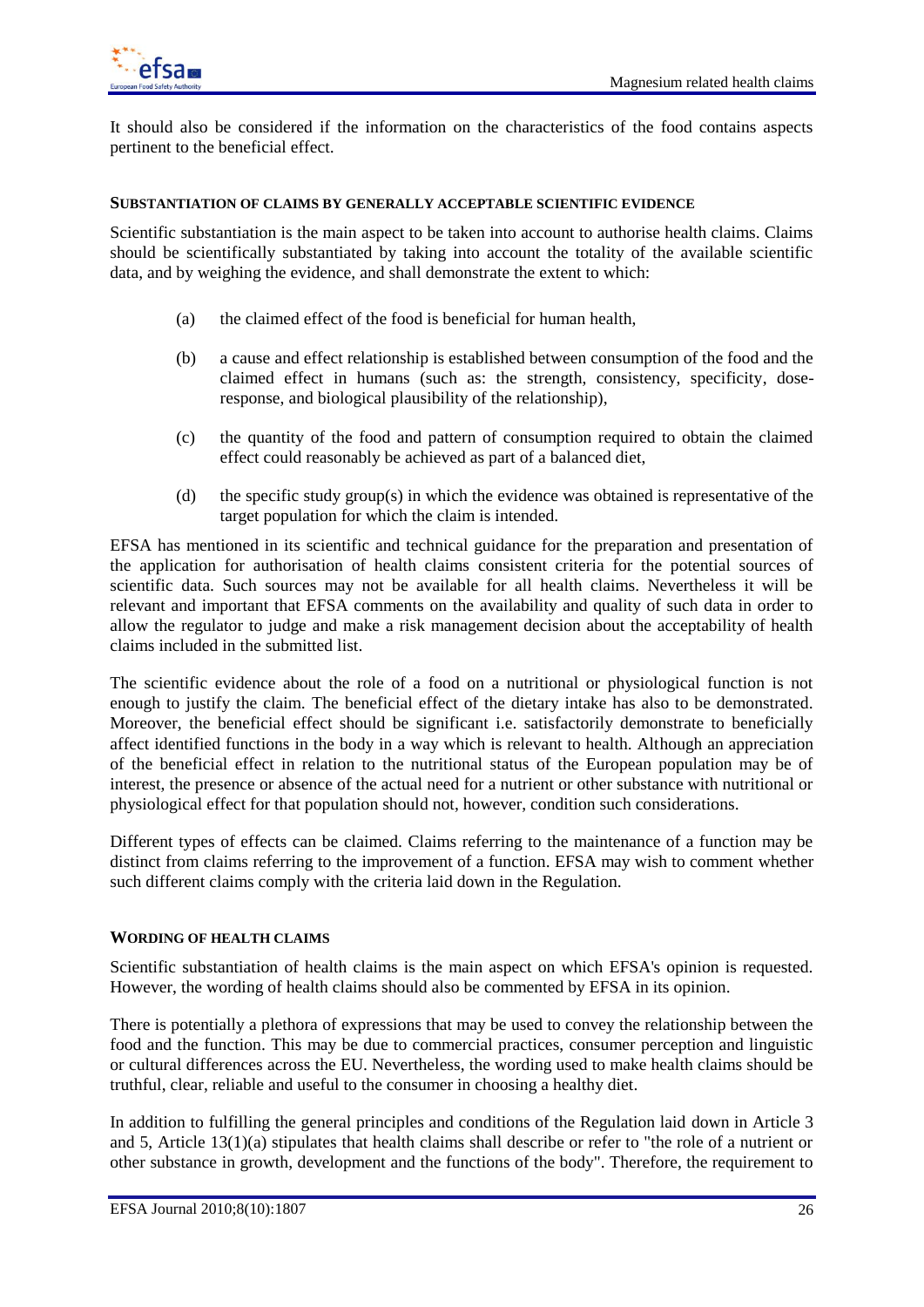

describe or refer to the 'role' of a nutrient or substance in growth, development and the functions of the body should be carefully considered.

The specificity of the wording is very important. Health claims such as "Substance X supports the function of the joints" may not sufficiently do so, whereas a claim such as "Substance X helps maintain the flexibility of the joints" would. In the first example of a claim it is unclear which of the various functions of the joints is described or referred to contrary to the latter example which specifies this by using the word "flexibility".

The clarity of the wording is very important. The guiding principle should be that the description or reference to the role of the nutrient or other substance shall be clear and unambiguous and therefore be specified to the extent possible i.e. descriptive words/ terms which can have multiple meanings should be avoided. To this end, wordings like "strengthens your natural defences" or "contain antioxidants" should be considered as well as "may" or "might" as opposed to words like "contributes", "aids" or "helps".

In addition, for functions affected by a large number of dietary factors it should be considered whether wordings such as "indispensable", "necessary", "essential" and "important" reflects the strength of the scientific evidence.

Similar alternative wordings as mentioned above are used for claims relating to different relationships between the various foods and health. It is not the intention of the regulator to adopt a detailed and rigid list of claims where all possible wordings for the different claims are approved. Therefore, it is not required that EFSA comments on each individual wording for each claim unless the wording is strictly pertinent to a specific claim. It would be appreciated though that EFSA may consider and comment generally on such elements relating to wording to ensure the compliance with the criteria laid down in the Regulation.

In doing so the explanation provided for in recital 16 of the Regulation on the notion of the average consumer should be recalled. In addition, such assessment should take into account the particular perspective and/or knowledge in the target group of the claim, if such is indicated or implied.

# **TERMS OF REFERENCE**

### **HEALTH CLAIMS OTHER THAN THOSE REFERRING TO THE REDUCTION OF DISEASE RISK AND TO CHILDREN'S DEVELOPMENT AND HEALTH**

EFSA should in particular consider, and provide advice on the following aspects:

- $\triangleright$  Whether adequate information is provided on the characteristics of the food pertinent to the beneficial effect.
- $\triangleright$  Whether the beneficial effect of the food on the function is substantiated by generally accepted scientific evidence by taking into account the totality of the available scientific data, and by weighing the evidence. In this context EFSA is invited to comment on the nature and quality of the totality of the evidence provided according to consistent criteria.
- $\triangleright$  The specific importance of the food for the claimed effect. For functions affected by a large number of dietary factors whether a reference to a single food is scientifically pertinent.

In addition, EFSA should consider the claimed effect on the function, and provide advice on the extent to which:

- $\triangleright$  the claimed effect of the food in the identified function is beneficial.
- $\triangleright$  a cause and effect relationship has been established between consumption of the food and the claimed effect in humans and whether the magnitude of the effect is related to the quantity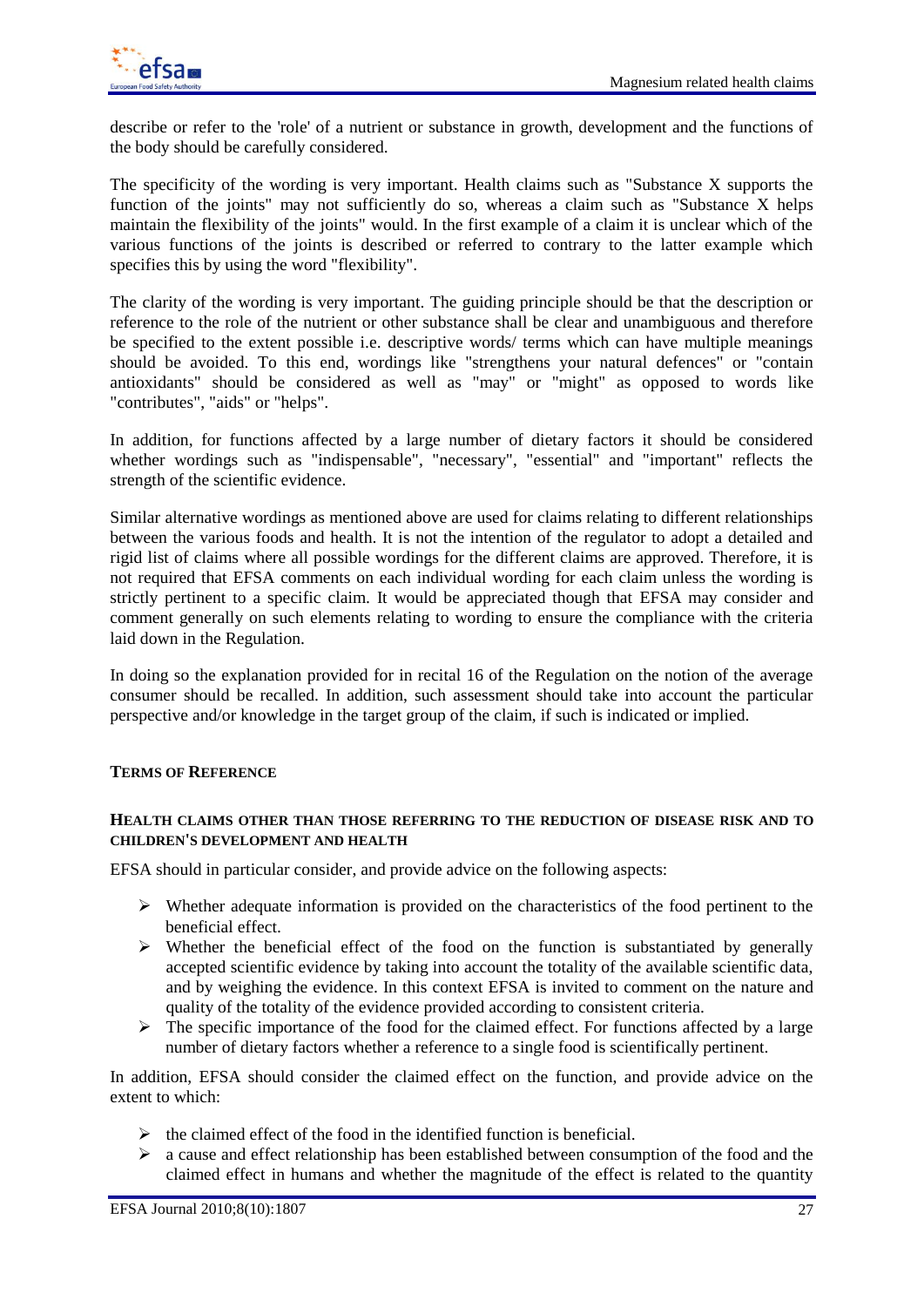

consumed.

- $\triangleright$  where appropriate, the effect on the function is significant in relation to the quantity of the food proposed to be consumed and if this quantity could reasonably be consumed as part of a balanced diet.
- $\triangleright$  the specific study group(s) in which the evidence was obtained is representative of the target population for which the claim is intended.
- $\triangleright$  the wordings used to express the claimed effect reflect the scientific evidence and complies with the criteria laid down in the Regulation.

When considering these elements EFSA should also provide advice, when appropriate:

 $\triangleright$  on the appropriate application of Article 10 (2) (c) and (d) in the Regulation, which provides for additional labelling requirements addressed to persons who should avoid using the food; and/or warnings for products that are likely to present a health risk if consumed to excess.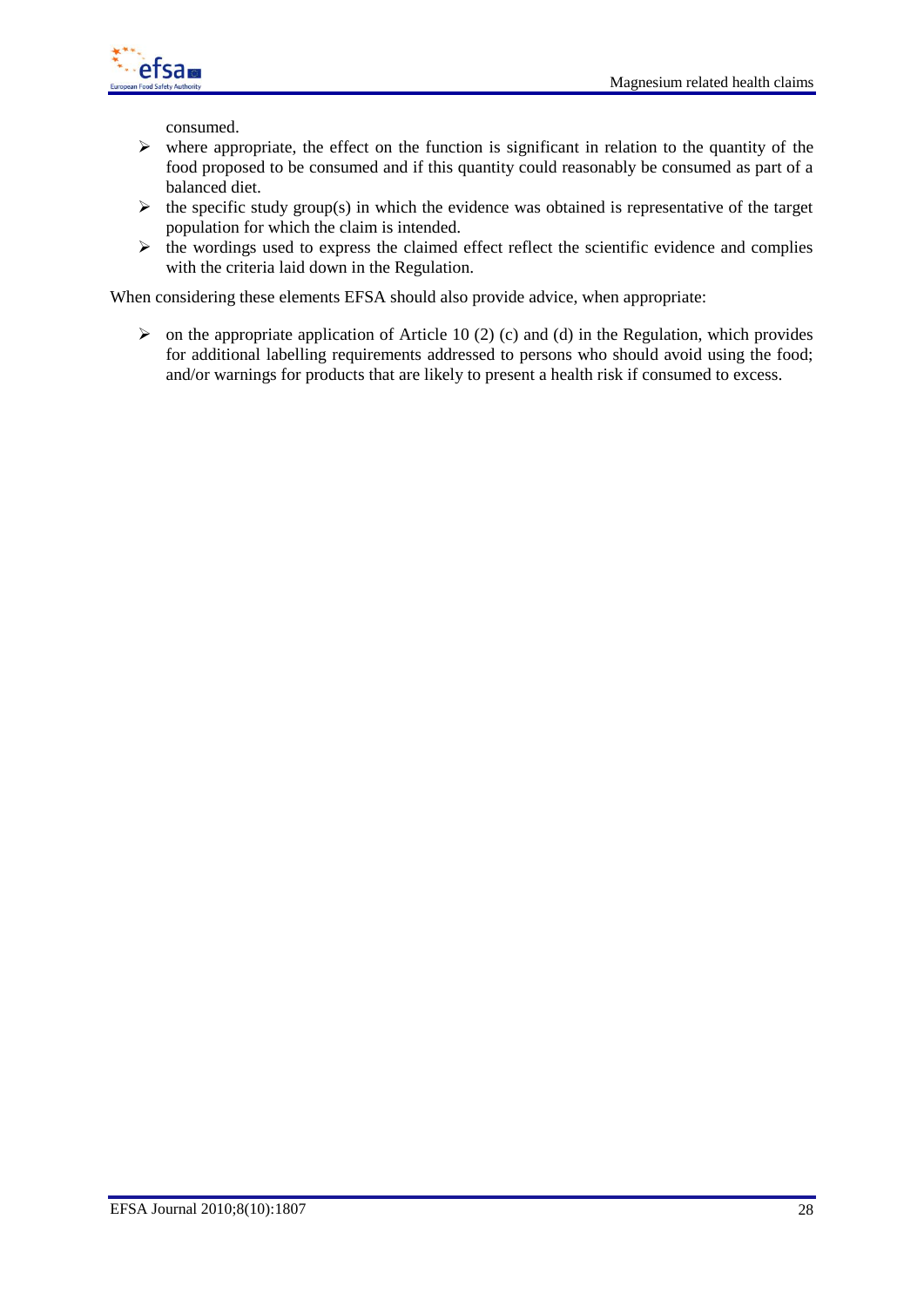

# **APPENDIX B**

### **EFSA DISCLAIMER**

The present opinion does not constitute, and cannot be construed as, an authorisation to the marketing of the food/food constituent, a positive assessment of its safety, nor a decision on whether the food/food constituent is, or is not, classified as foodstuffs. It should be noted that such an assessment is not foreseen in the framework of Regulation (EC) No 1924/2006.

It should also be highlighted that the scope, the proposed wordings of the claims and the conditions of use as proposed in the Consolidated List may be subject to changes, pending the outcome of the authorisation procedure foreseen in Article 13(3) of Regulation (EC) No 1924/2006.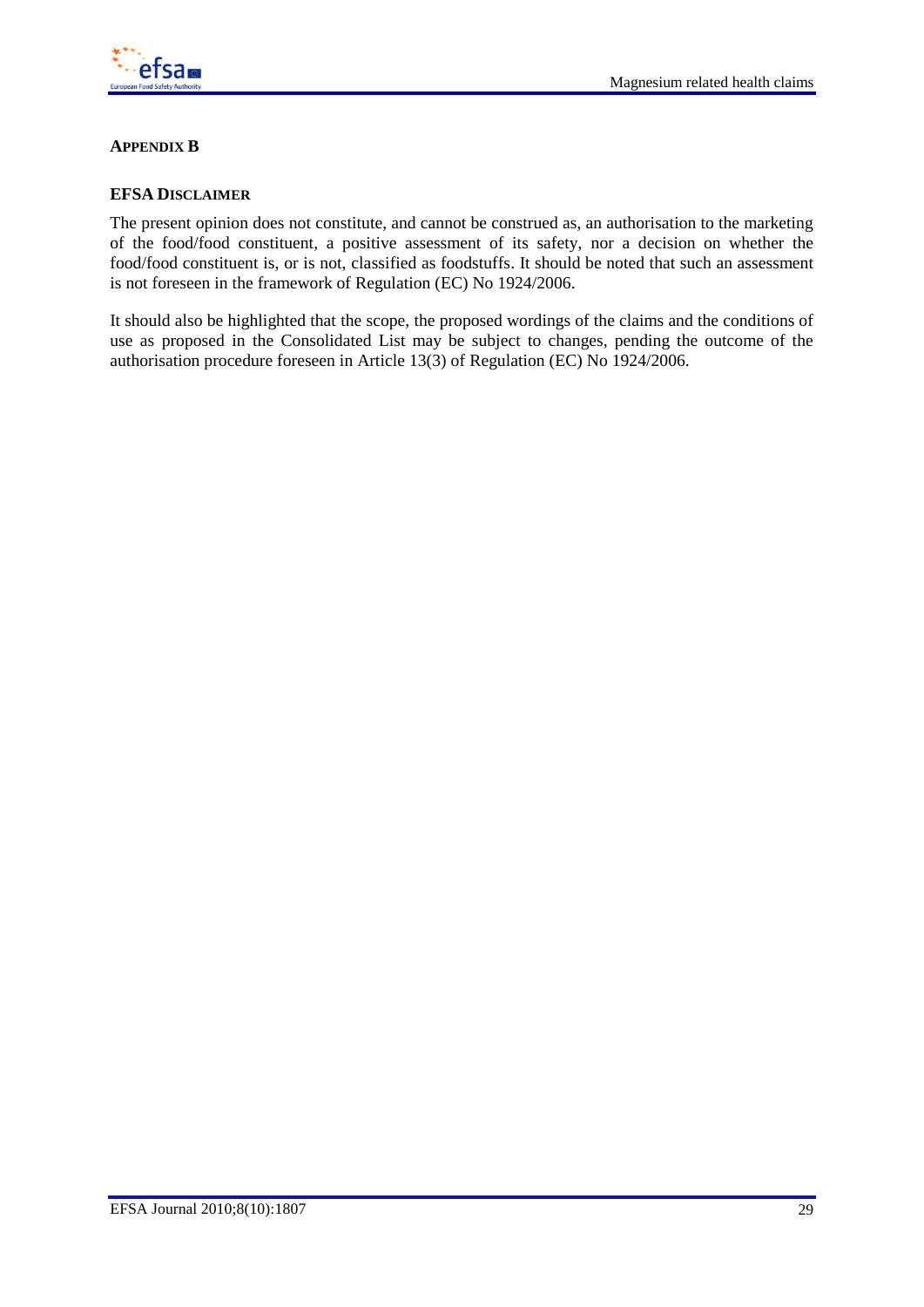

# **APPENDIX C**

Table 1. Main entry health claims related to magnesium, including conditions of use from similar claims, as proposed in the Consolidated List.

| 243 | Magnesium                                                                                                                                                 | An essential co-factor in<br>fatty acid metabolism, that<br>impacts<br>hormonal<br>upon<br>health                                                            | Magnesium contributes to the<br>maintenance of hormonal health<br>Magnesium helps to maintain                                                                                                   |  |
|-----|-----------------------------------------------------------------------------------------------------------------------------------------------------------|--------------------------------------------------------------------------------------------------------------------------------------------------------------|-------------------------------------------------------------------------------------------------------------------------------------------------------------------------------------------------|--|
|     |                                                                                                                                                           |                                                                                                                                                              |                                                                                                                                                                                                 |  |
|     |                                                                                                                                                           |                                                                                                                                                              | hormonal health.                                                                                                                                                                                |  |
|     |                                                                                                                                                           |                                                                                                                                                              | Magnesium is an essential co-<br>factor in fatty acid metabolism<br>impacts<br>hormonal<br>which<br>on<br>health.                                                                               |  |
|     | <b>Conditions of use</b>                                                                                                                                  |                                                                                                                                                              |                                                                                                                                                                                                 |  |
|     | magnesium may cause mild stomach upset in sensitive individuals".                                                                                         |                                                                                                                                                              | - The product must contain no less than 15 % RDA. Agency guidance for supplements is that<br>products containing $> 400$ mg magnesium should carry the label advisory statement "this amount of |  |
|     | - ab 50 mg/l Magnesium (siehe EG-Mineralwasser-Richtlinie)                                                                                                |                                                                                                                                                              |                                                                                                                                                                                                 |  |
| ID  | <b>Food or Food constituent</b>                                                                                                                           | <b>Health Relationship</b>                                                                                                                                   | <b>Proposed wording</b>                                                                                                                                                                         |  |
| 244 | Magnesium                                                                                                                                                 | Vitamin/mineral<br>supplementation to reduce<br>fatigue and tirednes in<br>situations of inadequate<br>micronutrient status<br><b>Clarification</b> provided | Supplementation with<br>B-vitamins, iron, magnesium<br>as well as vitamin C can reduce<br>fatigue and tiredness in<br>situations of inadequate micro-<br>nutrient status.                       |  |
|     |                                                                                                                                                           | The role of magnesium for<br>optimal circulating levels of<br>oxygen and energy use by the<br>body                                                           |                                                                                                                                                                                                 |  |
|     |                                                                                                                                                           | Reduce fatigue and tiredness,<br>particularly in situations of<br>inadequate micronutrient status                                                            |                                                                                                                                                                                                 |  |
|     | <b>Conditions of use</b>                                                                                                                                  |                                                                                                                                                              |                                                                                                                                                                                                 |  |
|     | - Must meet minimum requirements for use of the claim "source of [name of vitamin/s] and/or<br>[name of mineral/s]," as per Annex to Regulation 1924/2006 |                                                                                                                                                              |                                                                                                                                                                                                 |  |
|     | - 60 mg of magnesium, as magnesium oxide per day                                                                                                          |                                                                                                                                                              |                                                                                                                                                                                                 |  |
|     | - 300 mg of magnesium as glycerol-phosphate per day                                                                                                       |                                                                                                                                                              |                                                                                                                                                                                                 |  |
|     | $-45$ à 150 mg/jour                                                                                                                                       |                                                                                                                                                              |                                                                                                                                                                                                 |  |
| ID  | <b>Food or Food constituent</b>                                                                                                                           | <b>Health Relationship</b>                                                                                                                                   | <b>Proposed wording</b>                                                                                                                                                                         |  |
| 245 | Magnesium                                                                                                                                                 | The role of vitamins and<br>minerals in mental<br>performance (where mental<br>performance stands for those<br>aspects of brain and nerve                    | Water-soluble vitamins,<br>calcium, magnesium and zinc<br>are essential for mental<br>function and performance<br>In situations of inadequate                                                   |  |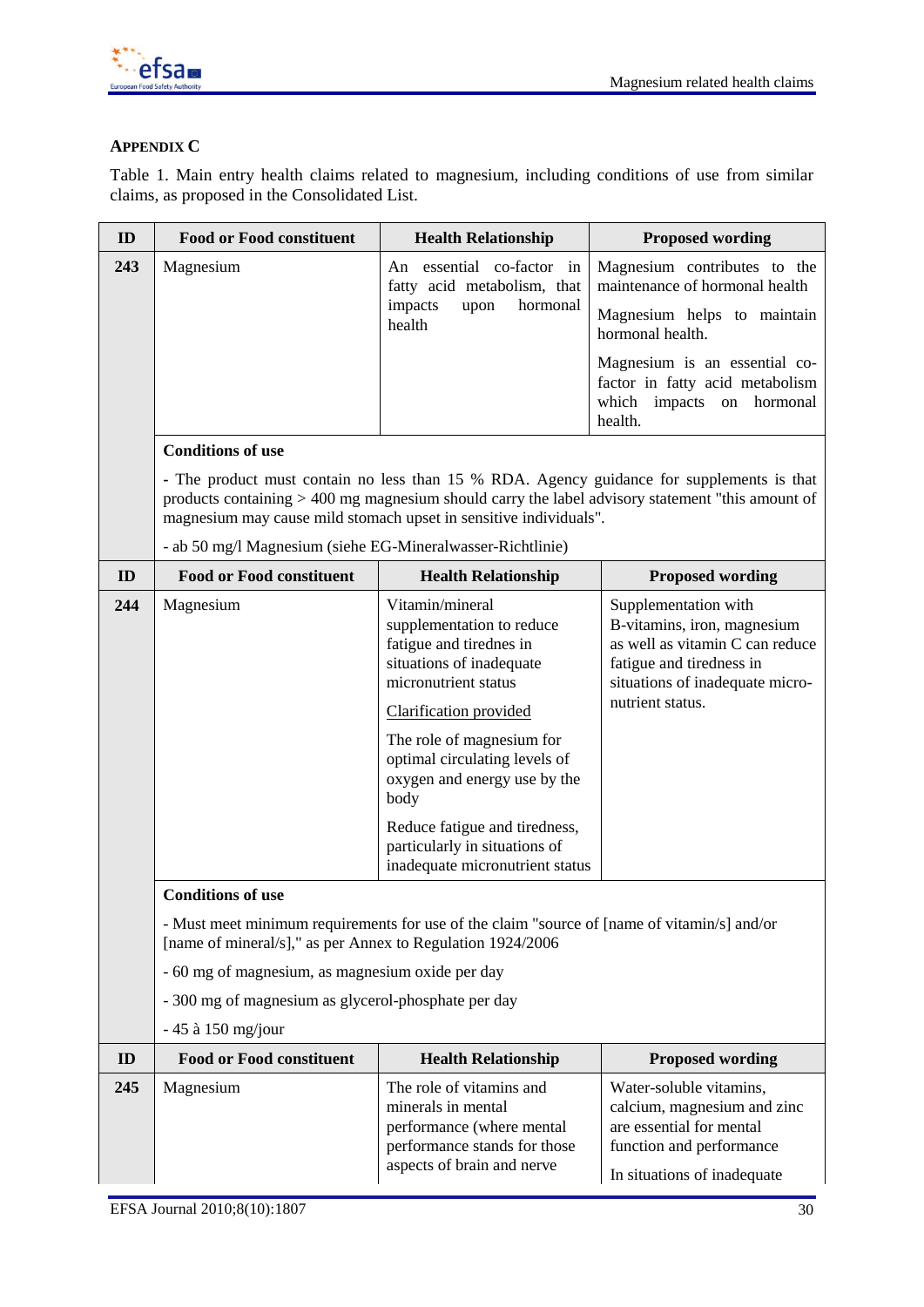

|     |                                                                                                                                                                                                                                               | functions which determine<br>aspects like concentration,<br>learning, memory and<br>reasoning)                                                                                                                                                                                                                                                                                  | micronutrient status,<br>supplementation with water-<br>soluble vitamins, minerals and<br>zinc can sustain mental |
|-----|-----------------------------------------------------------------------------------------------------------------------------------------------------------------------------------------------------------------------------------------------|---------------------------------------------------------------------------------------------------------------------------------------------------------------------------------------------------------------------------------------------------------------------------------------------------------------------------------------------------------------------------------|-------------------------------------------------------------------------------------------------------------------|
|     |                                                                                                                                                                                                                                               |                                                                                                                                                                                                                                                                                                                                                                                 | performance (e.g.<br>concentration, learning,<br>memory, reasoning)                                               |
|     | <b>Conditions of use</b>                                                                                                                                                                                                                      |                                                                                                                                                                                                                                                                                                                                                                                 |                                                                                                                   |
|     | - 15 % RDA of vitamins. Agency guidance for supplements is that products containing > 400 mg of<br>Magnesium should carry the label advisory statement " [This amount of Magnesium] may cause<br>mild stomach upset in sensitive individuals" |                                                                                                                                                                                                                                                                                                                                                                                 |                                                                                                                   |
|     | - Magnesium. At least 45 mg/day                                                                                                                                                                                                               |                                                                                                                                                                                                                                                                                                                                                                                 |                                                                                                                   |
| ID  | <b>Food or Food constituent</b>                                                                                                                                                                                                               | <b>Health Relationship</b>                                                                                                                                                                                                                                                                                                                                                      | <b>Proposed wording</b>                                                                                           |
| 246 | Magnesium                                                                                                                                                                                                                                     | <b>Brain function</b>                                                                                                                                                                                                                                                                                                                                                           | Magnesium may protect the<br>brain function/brain activity                                                        |
|     | <b>Conditions of use</b>                                                                                                                                                                                                                      |                                                                                                                                                                                                                                                                                                                                                                                 |                                                                                                                   |
|     |                                                                                                                                                                                                                                               | - Must meet minimum requirements for use of the claim "source of [name of vitamin/s] and/or<br>[name of mineral/s]" as per Annex to Regulation 1924/2006. Agency guidance for supplements is<br>that products containing $>400$ mg of Magnesium should carry the label advisory statement "[This<br>amount of Magnesium] may cause mild stomach upset in sensitive individuals" |                                                                                                                   |
|     | $-15$ % $A$ JR                                                                                                                                                                                                                                |                                                                                                                                                                                                                                                                                                                                                                                 |                                                                                                                   |
| ID  | <b>Food or Food constituent</b>                                                                                                                                                                                                               | <b>Health Relationship</b>                                                                                                                                                                                                                                                                                                                                                      | <b>Proposed wording</b>                                                                                           |
|     |                                                                                                                                                                                                                                               | Carbohydrate metabolism and                                                                                                                                                                                                                                                                                                                                                     |                                                                                                                   |
| 342 | Magnesium                                                                                                                                                                                                                                     | insulin sensitivity                                                                                                                                                                                                                                                                                                                                                             | Regulates sugar balance.                                                                                          |
|     | <b>Conditions of use</b>                                                                                                                                                                                                                      |                                                                                                                                                                                                                                                                                                                                                                                 |                                                                                                                   |
|     |                                                                                                                                                                                                                                               | - Food supplement with $100 - 350$ mg of magnesium in the daily dose                                                                                                                                                                                                                                                                                                            |                                                                                                                   |
| ID  | <b>Food or Food constituent</b>                                                                                                                                                                                                               | <b>Health Relationship</b>                                                                                                                                                                                                                                                                                                                                                      | <b>Proposed wording</b>                                                                                           |
| 344 | Magnesium                                                                                                                                                                                                                                     | Cardiovascular system.                                                                                                                                                                                                                                                                                                                                                          | Regulates blood pressure.                                                                                         |
|     | <b>Conditions of use</b>                                                                                                                                                                                                                      |                                                                                                                                                                                                                                                                                                                                                                                 |                                                                                                                   |
|     |                                                                                                                                                                                                                                               | - Food supplement with $100 - 350$ mg of magnesium in the daily dose                                                                                                                                                                                                                                                                                                            |                                                                                                                   |
|     | $-152 - 470$ mg                                                                                                                                                                                                                               |                                                                                                                                                                                                                                                                                                                                                                                 |                                                                                                                   |
| ID  | <b>Food or Food constituent</b>                                                                                                                                                                                                               | <b>Health Relationship</b>                                                                                                                                                                                                                                                                                                                                                      | <b>Proposed wording</b>                                                                                           |
| 351 | Magnesium                                                                                                                                                                                                                                     | Antioxidant properties                                                                                                                                                                                                                                                                                                                                                          | Magnesium has antioxidative<br>properties                                                                         |
|     |                                                                                                                                                                                                                                               |                                                                                                                                                                                                                                                                                                                                                                                 | It prolongs the ageing process                                                                                    |
|     | <b>Conditions of use</b>                                                                                                                                                                                                                      |                                                                                                                                                                                                                                                                                                                                                                                 |                                                                                                                   |
|     | $-153 - 470$ mg                                                                                                                                                                                                                               |                                                                                                                                                                                                                                                                                                                                                                                 |                                                                                                                   |
| ID  | <b>Food or Food constituent</b>                                                                                                                                                                                                               | <b>Health Relationship</b>                                                                                                                                                                                                                                                                                                                                                      | <b>Proposed wording</b>                                                                                           |
| 352 | Magnesium                                                                                                                                                                                                                                     | Immune system                                                                                                                                                                                                                                                                                                                                                                   | Magnesium maintains healthy<br>immune system                                                                      |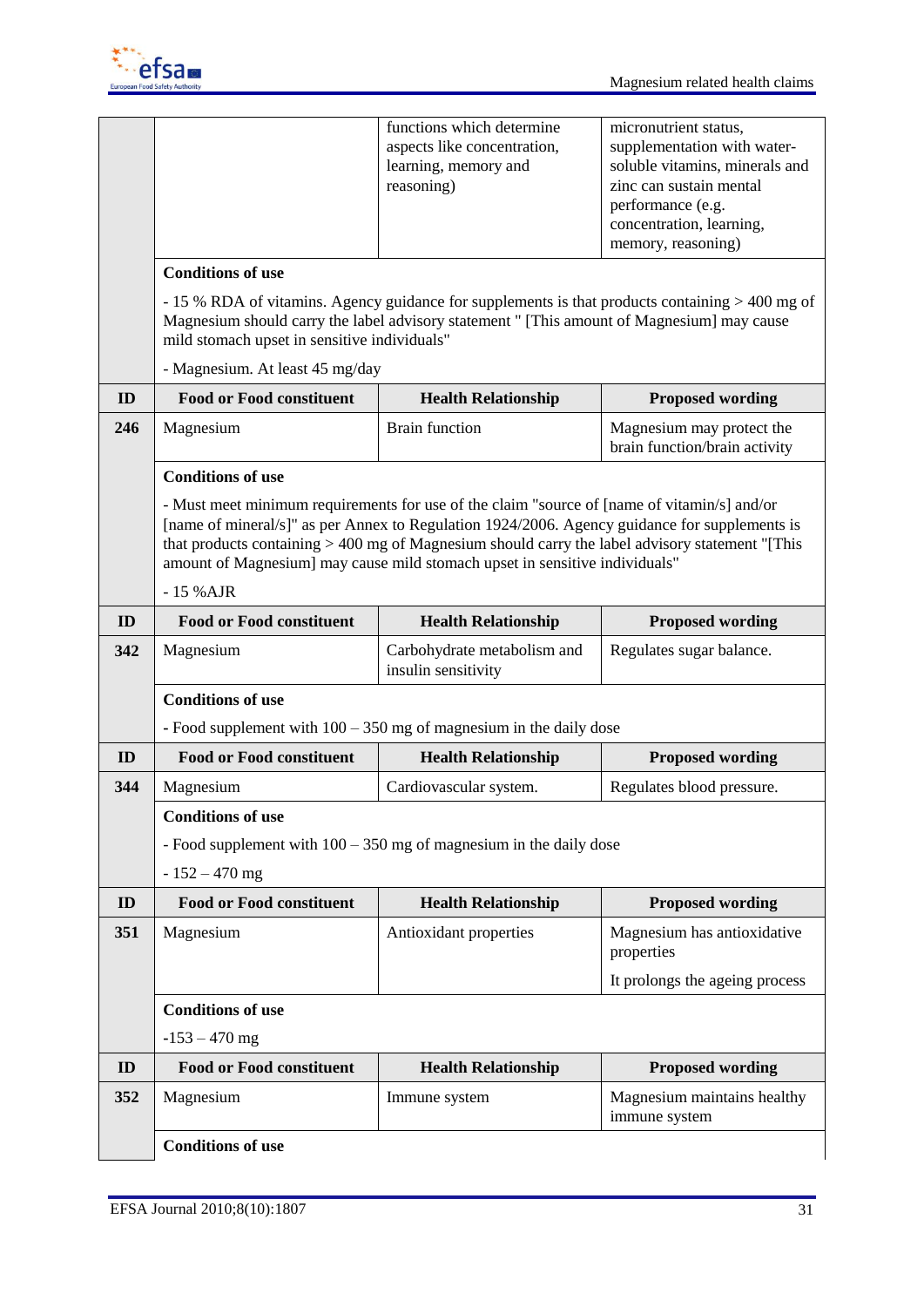

|     | $-154 - 470$ mg                                                            |                                                                                                                                                                                                                                                                                                                                                                                 |                                                                                                                                                                                                         |
|-----|----------------------------------------------------------------------------|---------------------------------------------------------------------------------------------------------------------------------------------------------------------------------------------------------------------------------------------------------------------------------------------------------------------------------------------------------------------------------|---------------------------------------------------------------------------------------------------------------------------------------------------------------------------------------------------------|
|     | - 300 mg of magnesium as glycerol-phosphate per day                        |                                                                                                                                                                                                                                                                                                                                                                                 |                                                                                                                                                                                                         |
| ID  | <b>Food or Food constituent</b>                                            | <b>Health Relationship</b>                                                                                                                                                                                                                                                                                                                                                      | <b>Proposed wording</b>                                                                                                                                                                                 |
| 366 | Magnesium                                                                  | <b>Blood</b> pressure                                                                                                                                                                                                                                                                                                                                                           | An adequate magnesium intake<br>can support to maintain normal<br>blood pressure.                                                                                                                       |
|     | <b>Conditions of use</b>                                                   |                                                                                                                                                                                                                                                                                                                                                                                 |                                                                                                                                                                                                         |
|     | - ab 50 mg/l Magnesium (siehe EG-Mineralwasser-Richtlinie)<br>- See abovet |                                                                                                                                                                                                                                                                                                                                                                                 |                                                                                                                                                                                                         |
|     |                                                                            |                                                                                                                                                                                                                                                                                                                                                                                 |                                                                                                                                                                                                         |
| ID  | <b>Food or Food constituent</b>                                            | <b>Health Relationship</b>                                                                                                                                                                                                                                                                                                                                                      | <b>Proposed wording</b>                                                                                                                                                                                 |
| 367 | Magnesium                                                                  | Pregnancy<br><b>Clarification</b> provided<br>Pregnancy; Adequate normal<br>magnesium status in pregnancy<br>could help the normal course<br>of pregnancy and delivery.<br>There is an increased<br>requirement for magnesium<br>during this periode.                                                                                                                           | Magnesium contributes to<br>meeting the increased<br>requirement for magnesium in<br>pregnant women, so it could<br>help the normal course of<br>pregnancy and delivery and<br>birth of a healthy baby. |
|     | <b>Conditions of use</b>                                                   |                                                                                                                                                                                                                                                                                                                                                                                 |                                                                                                                                                                                                         |
|     | - Lásd fent                                                                |                                                                                                                                                                                                                                                                                                                                                                                 |                                                                                                                                                                                                         |
|     |                                                                            |                                                                                                                                                                                                                                                                                                                                                                                 |                                                                                                                                                                                                         |
| ID  | <b>Food or Food constituent</b>                                            | <b>Health Relationship</b>                                                                                                                                                                                                                                                                                                                                                      | <b>Proposed wording</b>                                                                                                                                                                                 |
| 375 | Aliments contenant du<br>Magnésium                                         | Magnésium et stress :<br>Magnesium is a mineral<br>involved in stress and its<br>reactions. On one hand, stress<br>tends to reduce the magnesium<br>status and, on the other hand,<br>an exogenous or endogenous<br>deficit in magnesium increases<br>the stress response. It matters<br>to maintain a suitable<br>magnesium status in order to<br>better react against stress. | Le Magnésium vous aide à<br>lutter contre les petits stress<br>quotidiens                                                                                                                               |
|     | <b>Conditions of use</b>                                                   |                                                                                                                                                                                                                                                                                                                                                                                 |                                                                                                                                                                                                         |
|     | - A serving should provide at least 15% RDA                                |                                                                                                                                                                                                                                                                                                                                                                                 |                                                                                                                                                                                                         |
|     | - Magnesium. At least 45 mg/day                                            |                                                                                                                                                                                                                                                                                                                                                                                 |                                                                                                                                                                                                         |
|     | $-45$ à 300 mg / jour                                                      |                                                                                                                                                                                                                                                                                                                                                                                 |                                                                                                                                                                                                         |
|     | - 45 à 300 mg / jour. cible: femmes enceintes                              |                                                                                                                                                                                                                                                                                                                                                                                 |                                                                                                                                                                                                         |
|     | No clarification provided by Member States                                 |                                                                                                                                                                                                                                                                                                                                                                                 |                                                                                                                                                                                                         |
| ID  | <b>Food or Food constituent</b>                                            | <b>Health Relationship</b>                                                                                                                                                                                                                                                                                                                                                      | <b>Proposed wording</b>                                                                                                                                                                                 |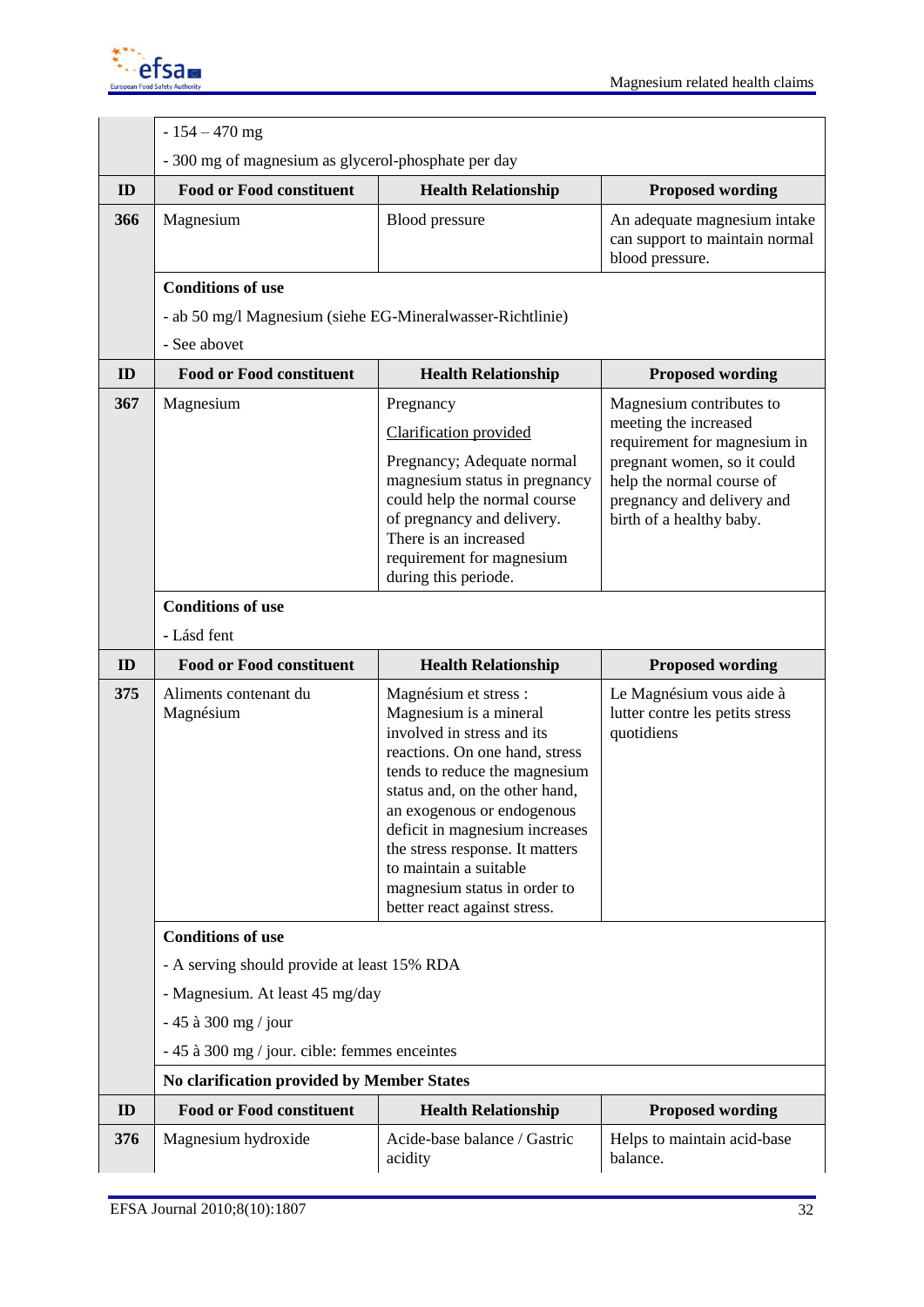

|      |                                                                                                                  |                                                                    | Helps to decrease dietary acid<br>load.                   |
|------|------------------------------------------------------------------------------------------------------------------|--------------------------------------------------------------------|-----------------------------------------------------------|
|      |                                                                                                                  |                                                                    | Helps in case of occasional<br>gastric acidity.           |
|      |                                                                                                                  |                                                                    | Contributes to decrease gastric<br>acidity.               |
|      | <b>Conditions of use</b>                                                                                         |                                                                    |                                                           |
|      |                                                                                                                  | - Magnesium hydroxide corresponding to 300 mg of magnesium per day |                                                           |
| ID   | <b>Food or Food constituent</b>                                                                                  | <b>Health Relationship</b>                                         | <b>Proposed wording</b>                                   |
| 378  | Magnesium                                                                                                        | Métabolisme lipidique<br><b>Clarification</b> provided             | Le magnésium est essentiel au<br>métabolisme des lipides. |
|      |                                                                                                                  | Fat metabolism: acid base<br>balance;                              |                                                           |
|      | <b>Conditions of use</b>                                                                                         |                                                                    |                                                           |
|      | - Jugendliche, Erwachsene. Amount of consumption: 100 – 350 Milligramm (mg). Upper limit: 350<br>Milligramm (mg) |                                                                    |                                                           |
|      | $-12mg/j$                                                                                                        |                                                                    |                                                           |
| ID   | <b>Food or Food constituent</b>                                                                                  | <b>Health Relationship</b>                                         | <b>Proposed wording</b>                                   |
| 379  | Magnesium                                                                                                        | Circulation                                                        | Essentiel à la régulation de la<br>pression artérielle    |
|      | <b>Conditions of use</b>                                                                                         |                                                                    |                                                           |
|      |                                                                                                                  |                                                                    |                                                           |
|      | $-12mg/j$                                                                                                        |                                                                    |                                                           |
|      | No clarification provided by Member States                                                                       |                                                                    |                                                           |
| ID   | <b>Food or Food constituent</b>                                                                                  | <b>Health Relationship</b>                                         | <b>Proposed wording</b>                                   |
| 380  | Magnesium                                                                                                        | Fonctionnement musculaire                                          | Rôle important dans le<br>soulagement des crampes         |
|      | <b>Conditions of use</b>                                                                                         |                                                                    |                                                           |
|      | $-12mg/j$                                                                                                        |                                                                    |                                                           |
|      | $-130$ mg/j                                                                                                      |                                                                    |                                                           |
|      | No clarification provided by Member States                                                                       |                                                                    |                                                           |
| ID   | <b>Food or Food constituent</b>                                                                                  | <b>Health Relationship</b>                                         | <b>Proposed wording</b>                                   |
| 381  | Magnesium                                                                                                        | Système nerveux                                                    | Permet à l'organisme de<br>s'adapter au stress            |
|      | <b>Conditions of use</b>                                                                                         |                                                                    |                                                           |
|      | $-120$ mg/j                                                                                                      |                                                                    |                                                           |
|      | No clarification provided by Member States                                                                       |                                                                    |                                                           |
| ID   | <b>Food or Food constituent</b>                                                                                  | <b>Health Relationship</b>                                         | <b>Proposed wording</b>                                   |
| 3083 | Natural mineral water:<br>Magnesium                                                                              | Metabolism/muscle function                                         | Plays an important role in<br>metabolism. Magnesium is    |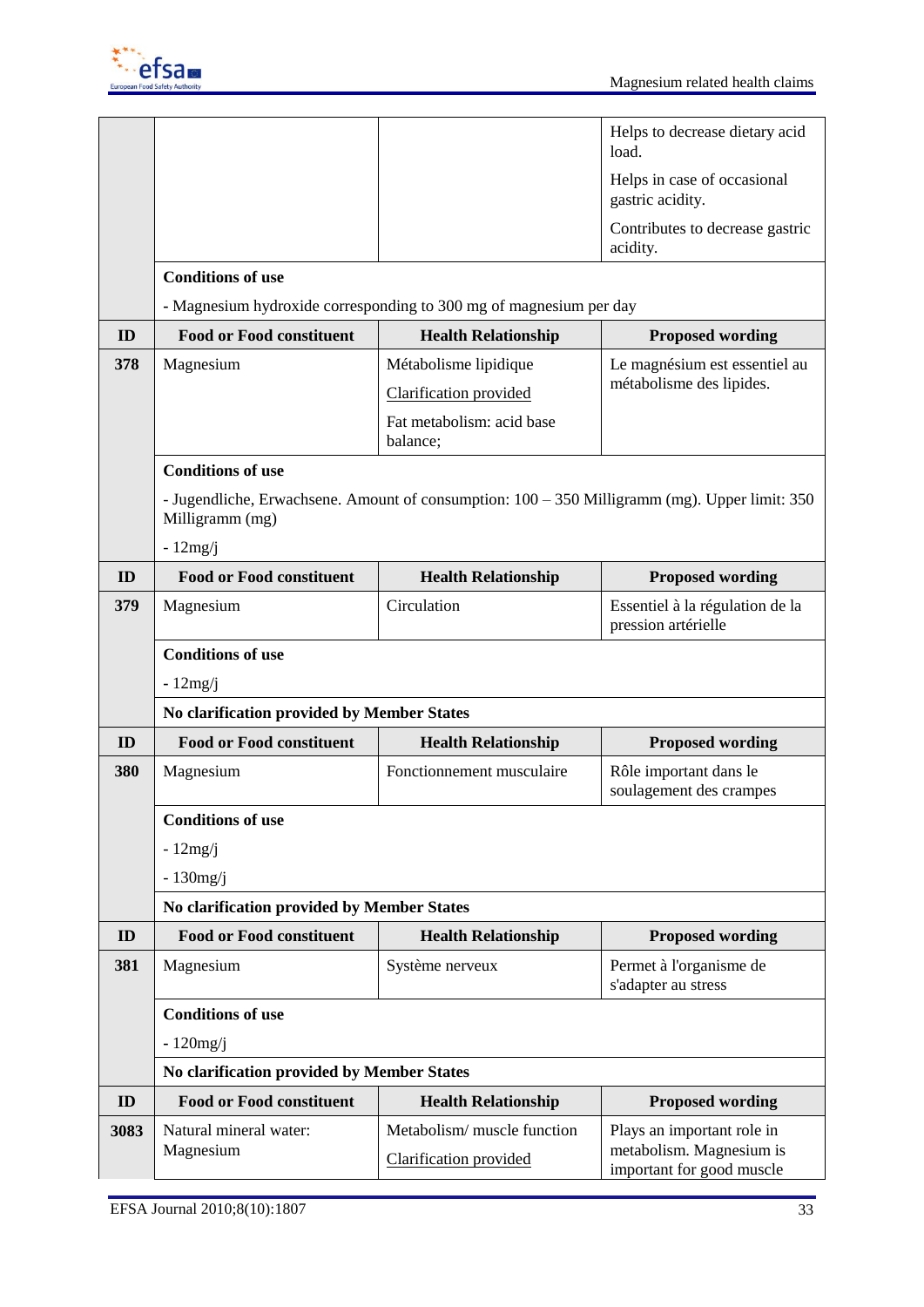

|                                    | Metabolism/ muscle function/<br>Enzymes activation /<br>neuromuscular stimulation                                                                                                                                                                                            | function. |
|------------------------------------|------------------------------------------------------------------------------------------------------------------------------------------------------------------------------------------------------------------------------------------------------------------------------|-----------|
| <b>Conditions of use</b>           |                                                                                                                                                                                                                                                                              |           |
| $-15\%$ RDA per 100 ml             |                                                                                                                                                                                                                                                                              |           |
| <b>Comments from Member States</b> |                                                                                                                                                                                                                                                                              |           |
|                                    | MS clarification to example of wording: 'Magnesium is important for the organism, since it<br>activates many enzymes (especially oxidative phosphorylation). Magnesium contributes to the<br>regulation of cellular permeability and consequently neuromuscular stimulation. |           |